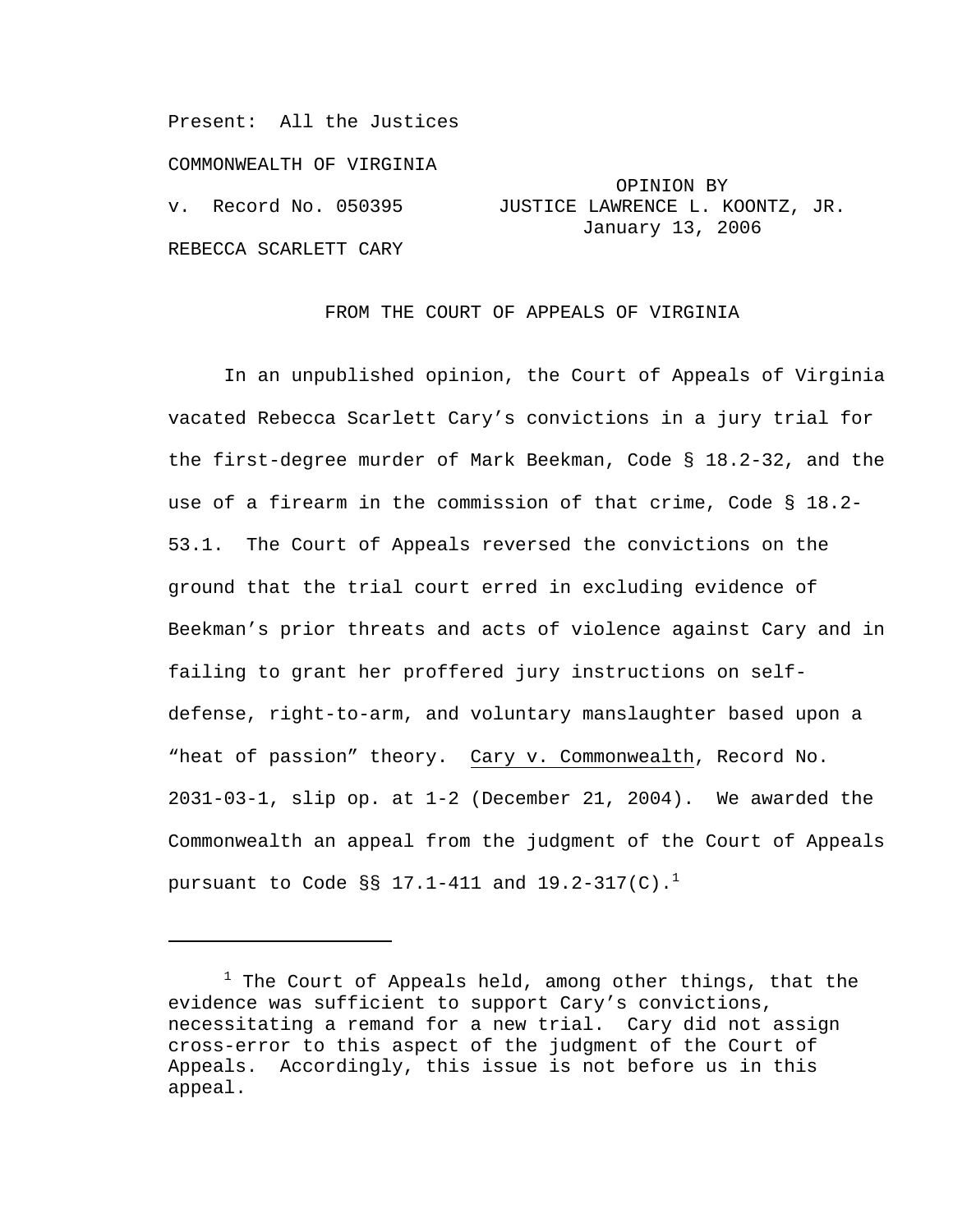#### BACKGROUND

Because the principal issue we consider in this appeal is whether the trial court erred in refusing to grant a proper instruction of law proffered by the accused, we view the facts relevant to the determination of that issue in the light most favorable to Cary. Commonwealth v. Sands, 262 Va. 724, 729, 553 S.E.2d 733, 736 (2001); see also Commonwealth v. Vaughn, 263 Va. 31, 33, 557 S.E.2d 220, 221 (2002); Commonwealth v. Alexander, 260 Va. 238, 240, 531 S.E.2d 567, 568 (2000). When so viewed, the evidence at trial showed that Cary and Beekman were involved in a tumultuous relationship for more than 15 years during which time Beekman fathered three of Cary's four children. Although the two had cohabited in the past, they were not living together in 2002. They habitually argued violently regarding Beekman's failure to provide child support for his children.

On May 23, 2002, Cary purchased a handgun "to protect me and my children and our home" because she lived in a "bad neighborhood." In August 2002, Cary allegedly told Beekman's sister that she had purchased the handgun and threatened to kill Beekman because he continued to fail to provide child support. Cary allegedly made a similar statement to Tracy Tabron the day before Beekman was killed. Cary denied making these statements.

On the evening of September 6, 2002, Beekman went to Cary's apartment in the City of Norfolk. Cary detected the odor of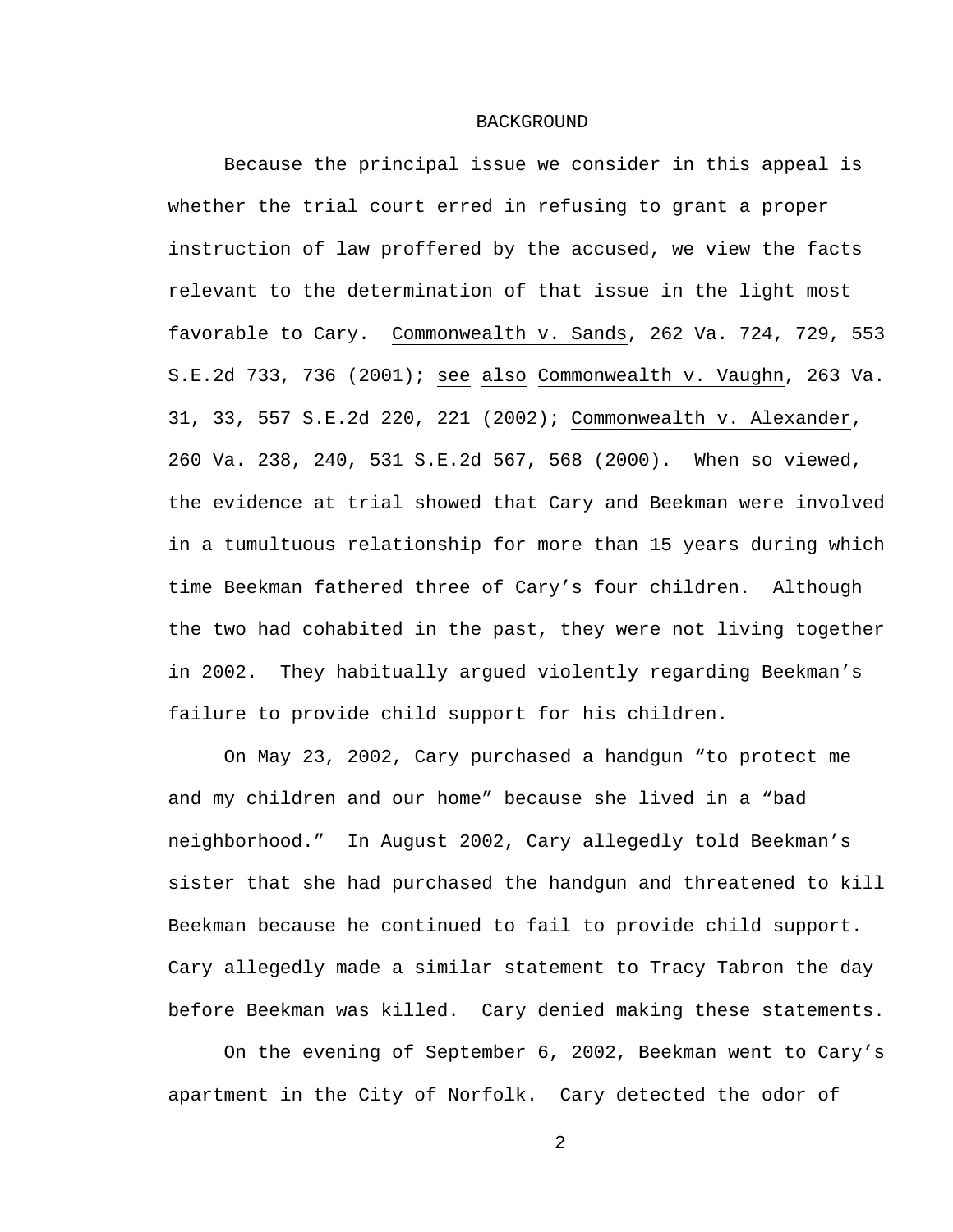alcohol on Beekman's person and knew from past experience that Beekman became violent when intoxicated. Post-mortem tests subsequently confirmed that Beekman had a highly-elevated blood alcohol level and also that he had recently used cocaine. The couple immediately began to quarrel over Beekman's failure to provide Cary with child support, and Beekman called Cary vulgar names and attacked her, grabbing her by the hair and hitting her in the "face and sides." Beekman refused to leave the apartment despite Cary's request that he do so.

Cary testified that when Beekman went to use the bathroom in the apartment, she decided to retrieve the handgun from where she kept it, but found that Darron, her teenage son, had already done so. Cary took the handgun from Darron and removed its ammunition clip, intending to use the apparently unloaded weapon to frighten Beekman into leaving the apartment.

When Beekman came out of the bathroom, Cary was sitting on a couch in the living room. Beekman again refused to leave the home and "was still verbally assaulting" Cary, threatening that he would "smack" her, "'F' [her] up," and "break [her] up." As Beekman "was getting ready to come into the living room," Cary pointed the handgun at Beekman, and it discharged. The bullet struck Beekman in the chest. Cary could not "remember doing anything [to make the handgun] go off" and "believe[d] it was on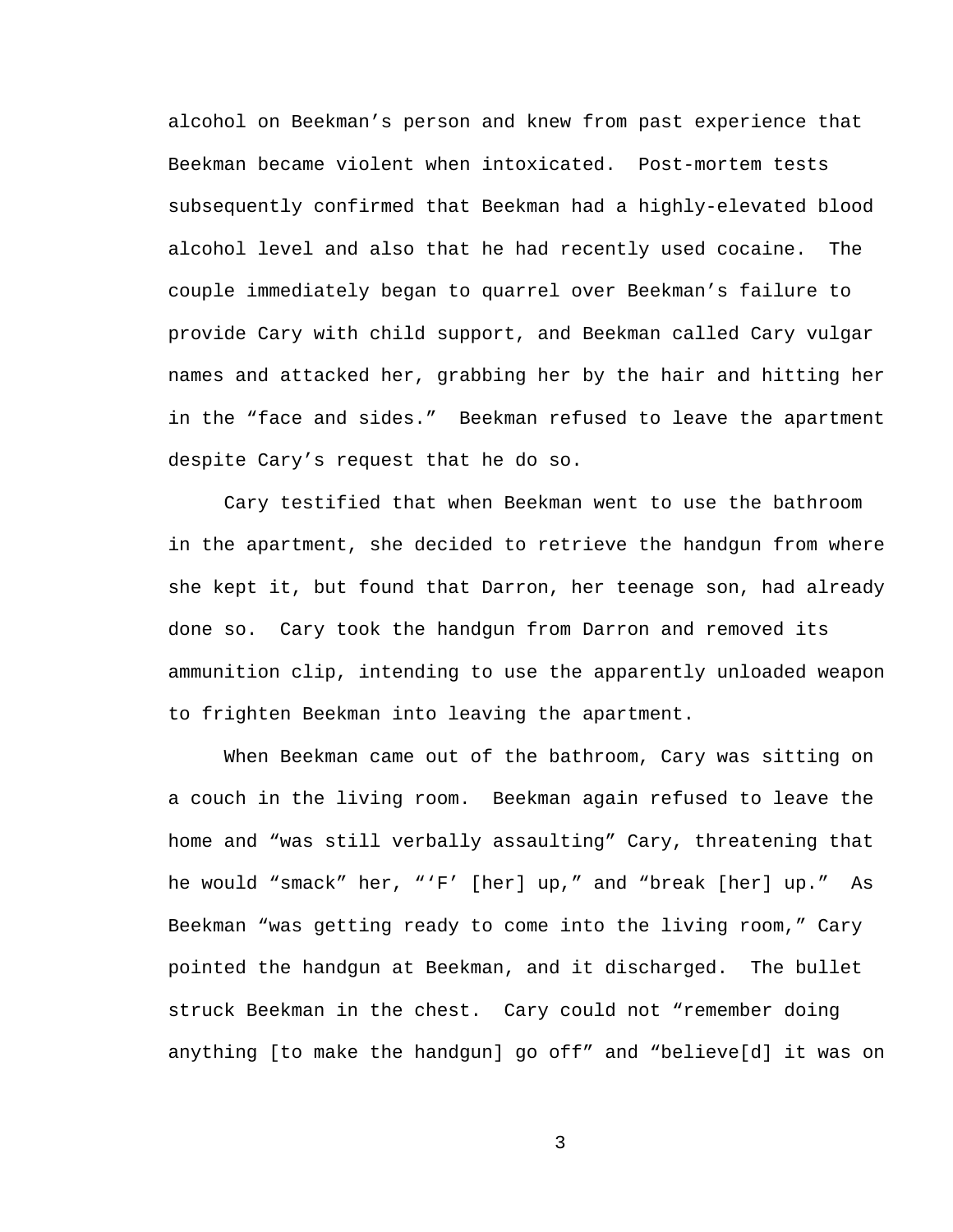safety" and unloaded. Cary subsequently testified that she thought Beekman intended to resume his physical assault on her.

Cary instructed her son to call 911 and proceeded to apply pressure to the wound in Beekman's chest. Cary pulled Beekman's body outside of the home, later explaining that she did so because "the ambulance could get to him a whole lot faster . . . instead of them having to come all through the house." Emergency medical technicians arrived and attempted to revive Beekman, but were unsuccessful.

When police arrived following the shooting, Cary first claimed that an unknown assailant had shot Beekman outside the home and that Beekman had come to the home's door "holding his chest and gasping for air." Cary repeated versions of this fabrication to the police several times that night.

When the police subsequently interviewed Cary two days after the shooting, she claimed to be unable to remember what had happened but that her memory "was starting to come back." However, she denied having a handgun in the home and when asked if she had shot Beekman, Cary responded, "I don't think so." As the interview progressed, Cary ultimately admitted to police that she had shot Beekman, but maintained that she had only intended to frighten him into leaving the home and that the handgun had discharged accidentally. Cary also told police that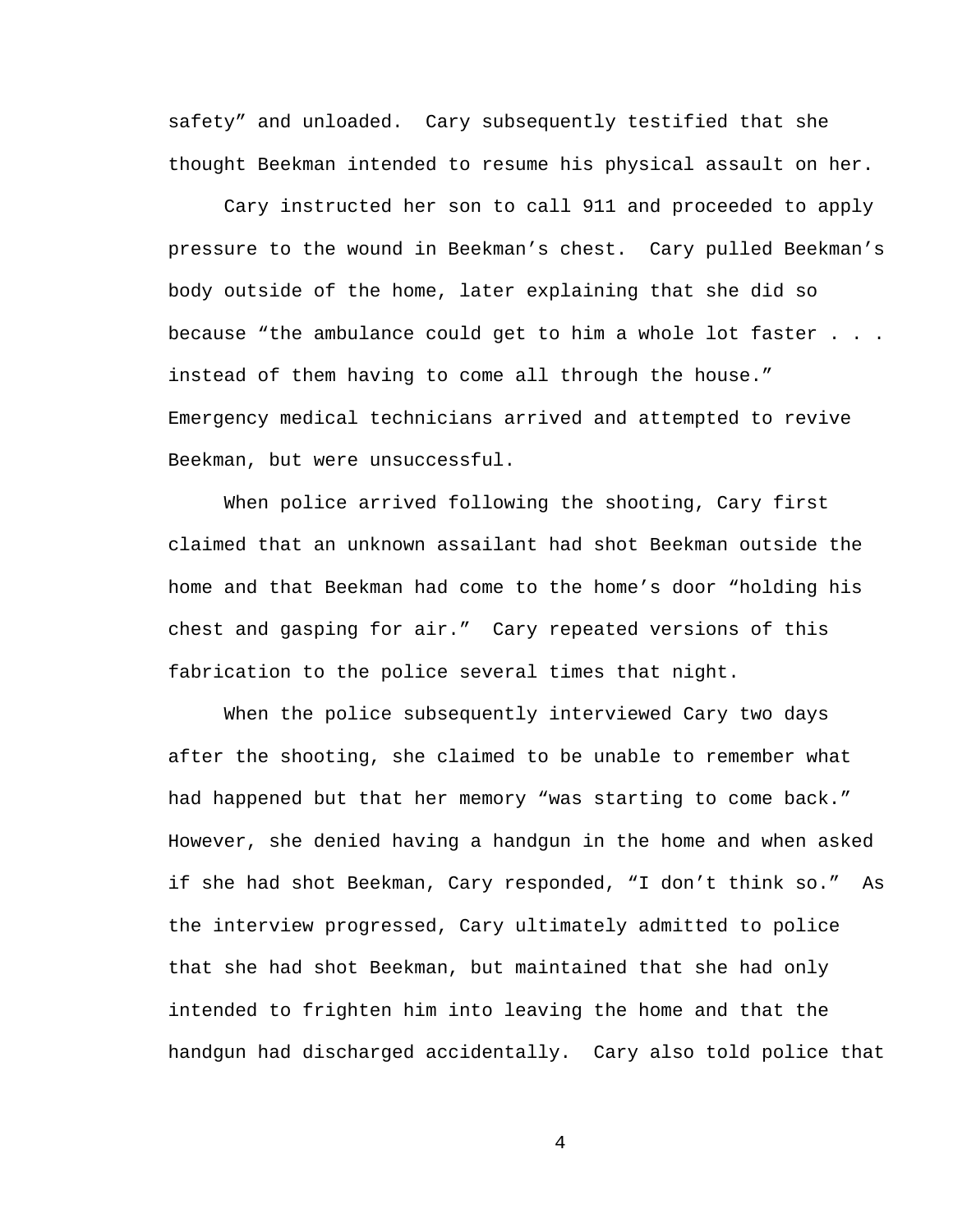after the shooting, she gave the handgun to her son to give to his uncle, who disposed of it. The handgun was never recovered.

On December 4, 2002, a grand jury indicted Cary for the first-degree murder of Beekman and use of a firearm in the commission of a felony. On April 7, 2003, a jury trial commenced in the Circuit Court of the City of Norfolk (trial court) with the Commonwealth presenting evidence in accord with the above-recited facts.

Relevant to the issues raised in this appeal, during her direct testimony in her defense Cary sought to introduce evidence of Beekman's prior threats and acts of violence against her. The Commonwealth objected to the introduction of such evidence, contending that "a defendant cannot introduce evidence of a victim's reputation for violence or evidence of specific facts of violence unless the defendant first adduces evidence of self-defense." The Commonwealth asserted that because Cary was claiming the shooting occurred accidentally, she could not also claim self-defense. The Commonwealth asserted further that, in any case, there had been no evidence of any overt act by Beekman at the time of the shooting that would have placed Cary in reasonable fear for her life or safety. The Commonwealth contended that, when Beekman went to the bathroom, he had effectively ended his assault on Cary and did nothing afterwards to place her in fear.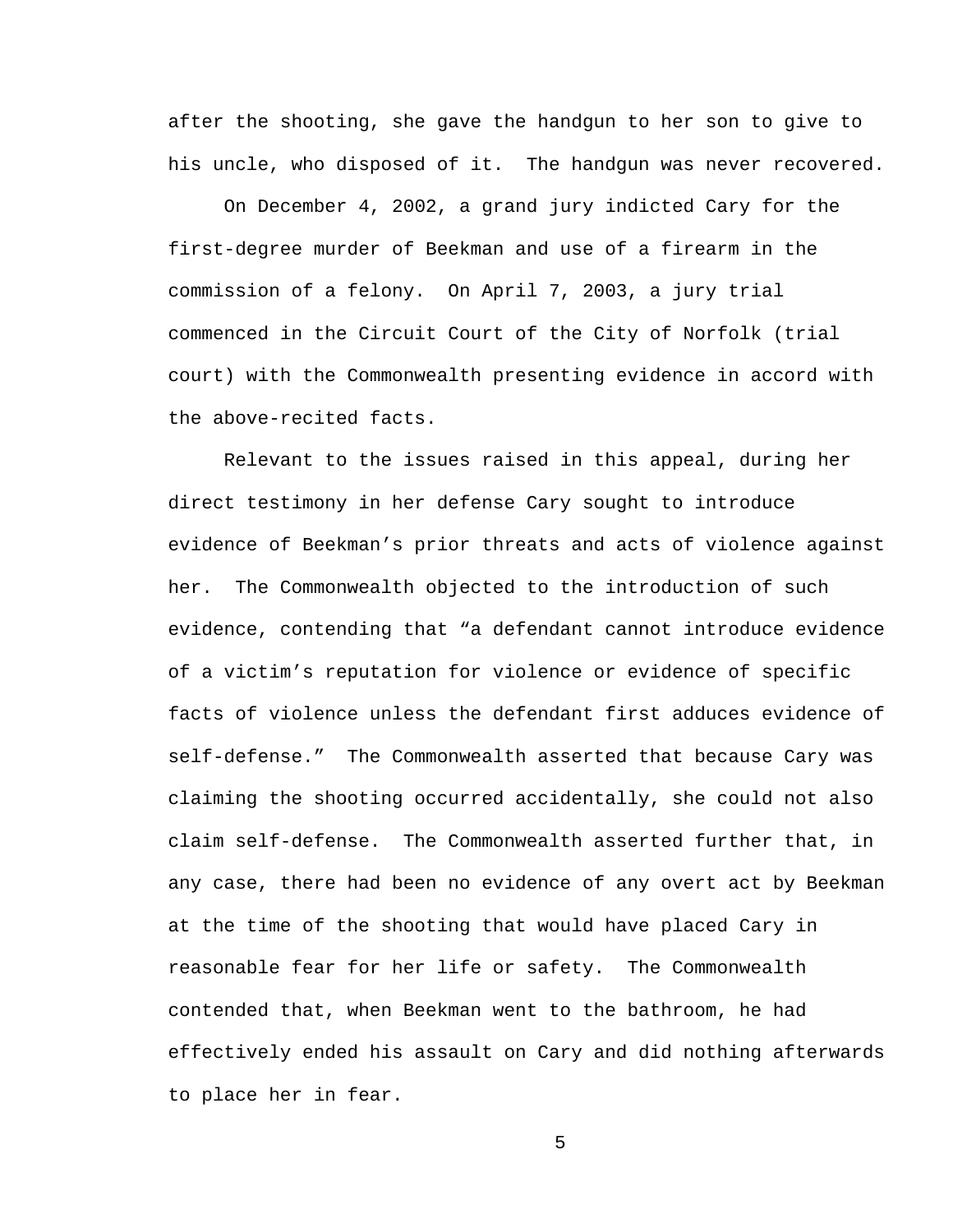Cary responded that she was entitled to assert concurrent claims of accident and self-defense and that these claims were not mutually exclusive. Cary contended that the evidence did show an overt act sufficient to put Cary in fear for her life or safety. Cary maintained that Beekman's uninvited presence in the home, his verbal and physical abuse of her, and his refusal to leave after repeated requests, were part of a pattern of behavior that she could have reasonably believed would continue when Beekman returned from the bathroom, given his continued verbal abuse and refusal to leave the home. Moreover, Cary maintained that the space of time between the actual assault on her and the shooting was sufficient to permit the jury to find that Cary remained in imminent danger. At this point in the proceeding, however, Cary did not assert the argument that Beekman was actually advancing toward her when the gun discharged.

Before ruling on the admissibility of the anticipated evidence of Beekman's prior acts of violence, the trial court asked Cary's counsel if she had "presented all the evidence that . . . supports the establishment of [a] prima facie case [for] self-defense . . . including overt acts in support of that particular defense." Counsel responded that the series of actions by Beekman that preceded the shooting constituted the overt act necessary to establish an apprehension of imminent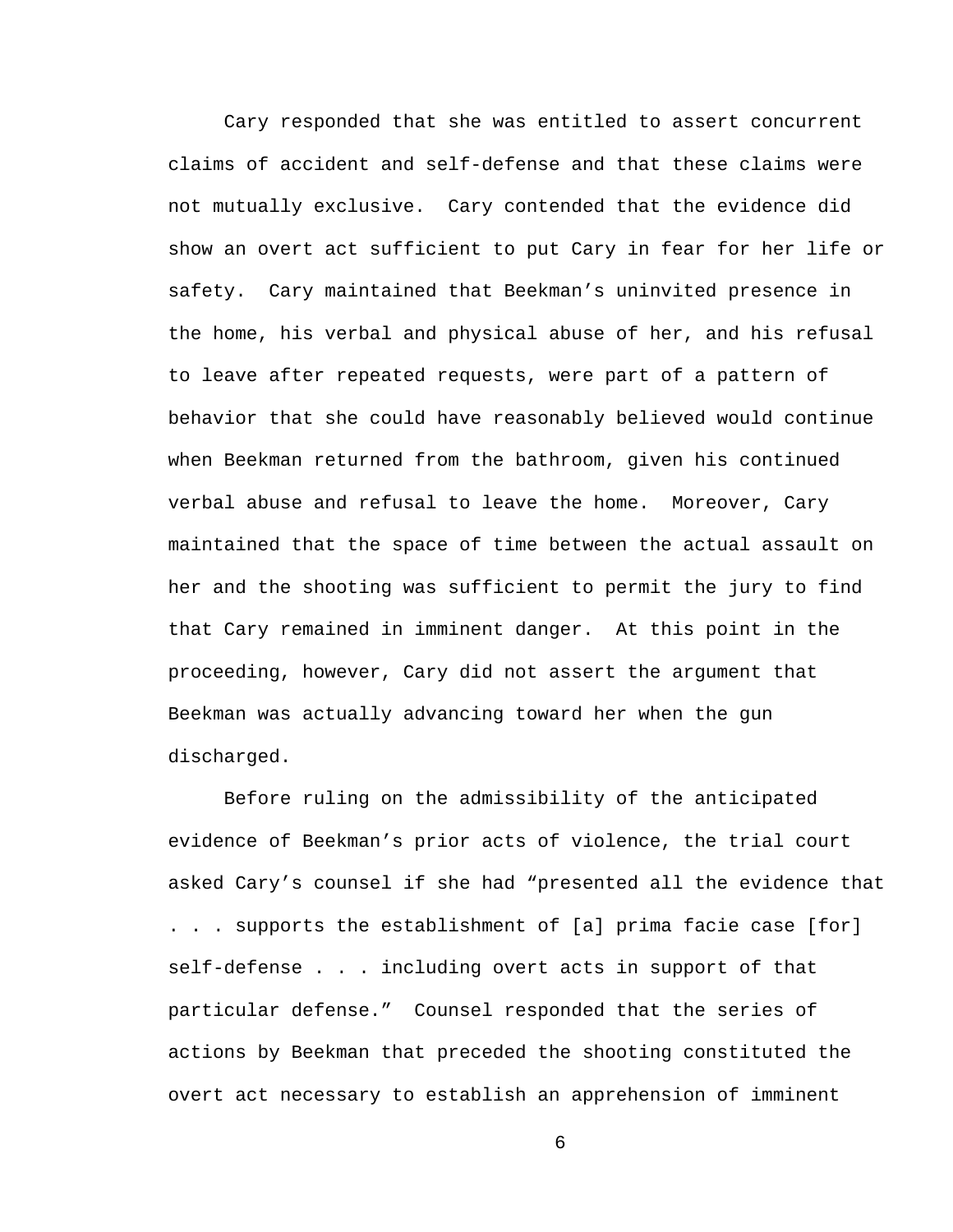harm and that it was for the jury to determine whether Cary's fear was reasonable.

The trial court then ruled that Beekman's assault on Cary prior to the shooting was not an overt act sufficient to support a claim of self-defense, agreeing with the Commonwealth that when Beekman stopped the attack to go to the bathroom, Cary was no longer in imminent danger. The trial court reasoned that Cary's presence of mind in retrieving the handgun and of removing the ammunition clip showed that she was no longer in fear. The trial court further reasoned that at the time of the shooting, Cary did not claim that she was "using that weapon to repel any act or prevent any act by [Beekman] at that moment in time." Accordingly, the trial court ruled that Cary would not be entitled to present evidence of Beekman's prior threats and acts of violence against her and that she could not assert a defense of self-defense.

After the trial court made this ruling, Cary continued her testimony. During redirect examination, Cary testified that immediately prior to shooting Beekman, "[h]e was coming back. I am not sure whether he was walking or running." After this evidence was received, Cary did not request the trial court to reconsider its prior ruling that there was no evidence of an overt act by Beekman after he returned from the bathroom that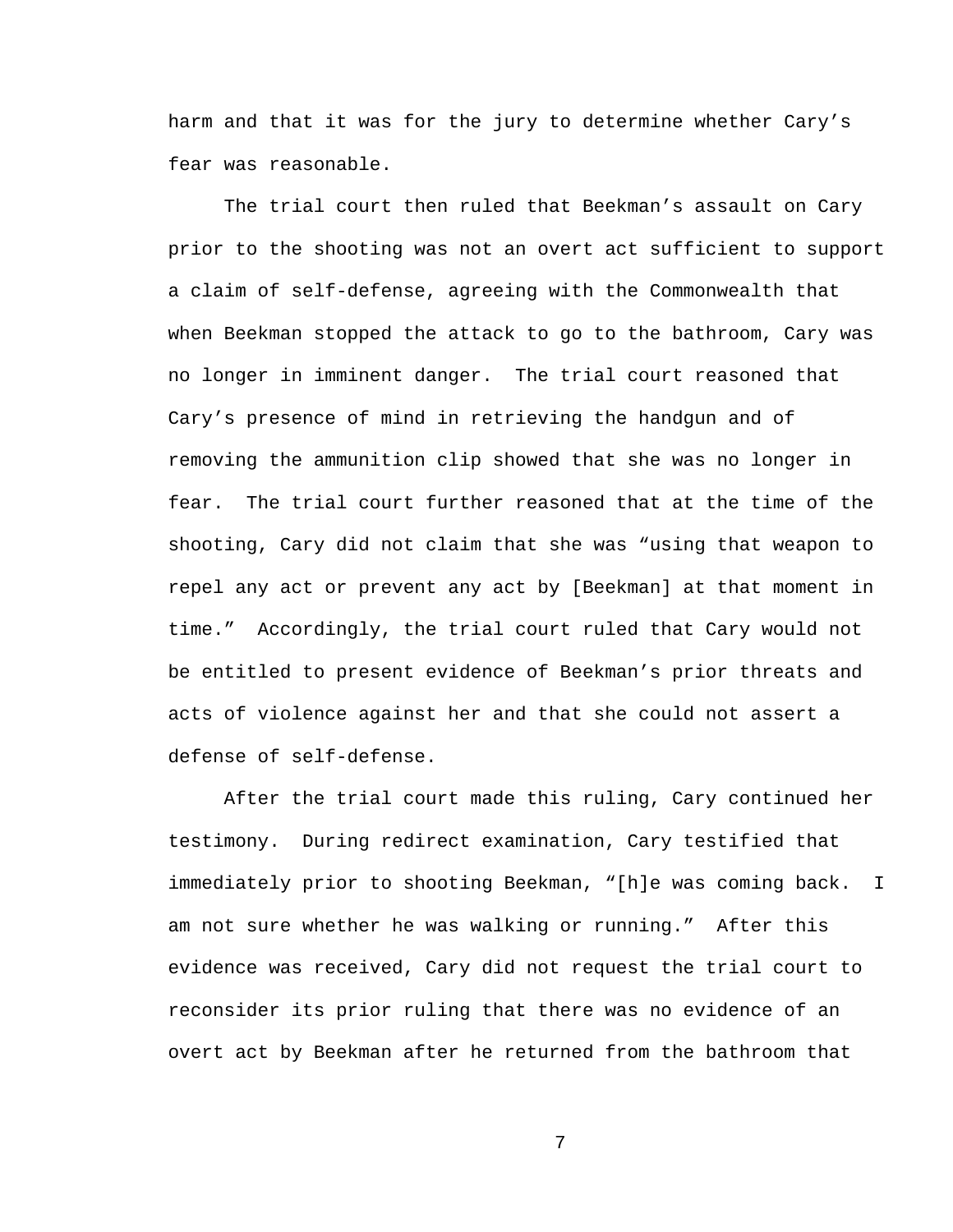would have caused Cary to be in reasonable fear for her life or safety.

Outside the presence of the jury, however, the trial court permitted Cary to proffer evidence of Beekman's prior threats and acts of violence against her. That evidence, presented by Cary and her son, established that Beekman had raped Cary when they first met and that he had physically abused her and her children throughout their relationship. On one occasion, Beekman cut her face with a glass, allegedly resulting in "75 stitches," and on another he broke her jaw. Beekman was particularly prone to violence when he was intoxicated.

Cary proffered instructions on the defenses of self-defense and heat of passion and further requested that the jury be instructed on the right-to-arm. Cary also sought an instruction on the lesser-included offense of voluntary manslaughter. The trial court refused these instructions.

The jury convicted Cary of both charged offenses and sentenced her to 20 years imprisonment for the first-degree murder of Beekman and three years imprisonment for the firearm offense. In an order dated September 17, 2003, the trial court imposed sentence in accord with the jury's verdicts.

Cary noted an appeal in the trial court and filed a petition for appeal in the Court of Appeals. In opposing Cary's petition, relevant to her claim that the trial court erred in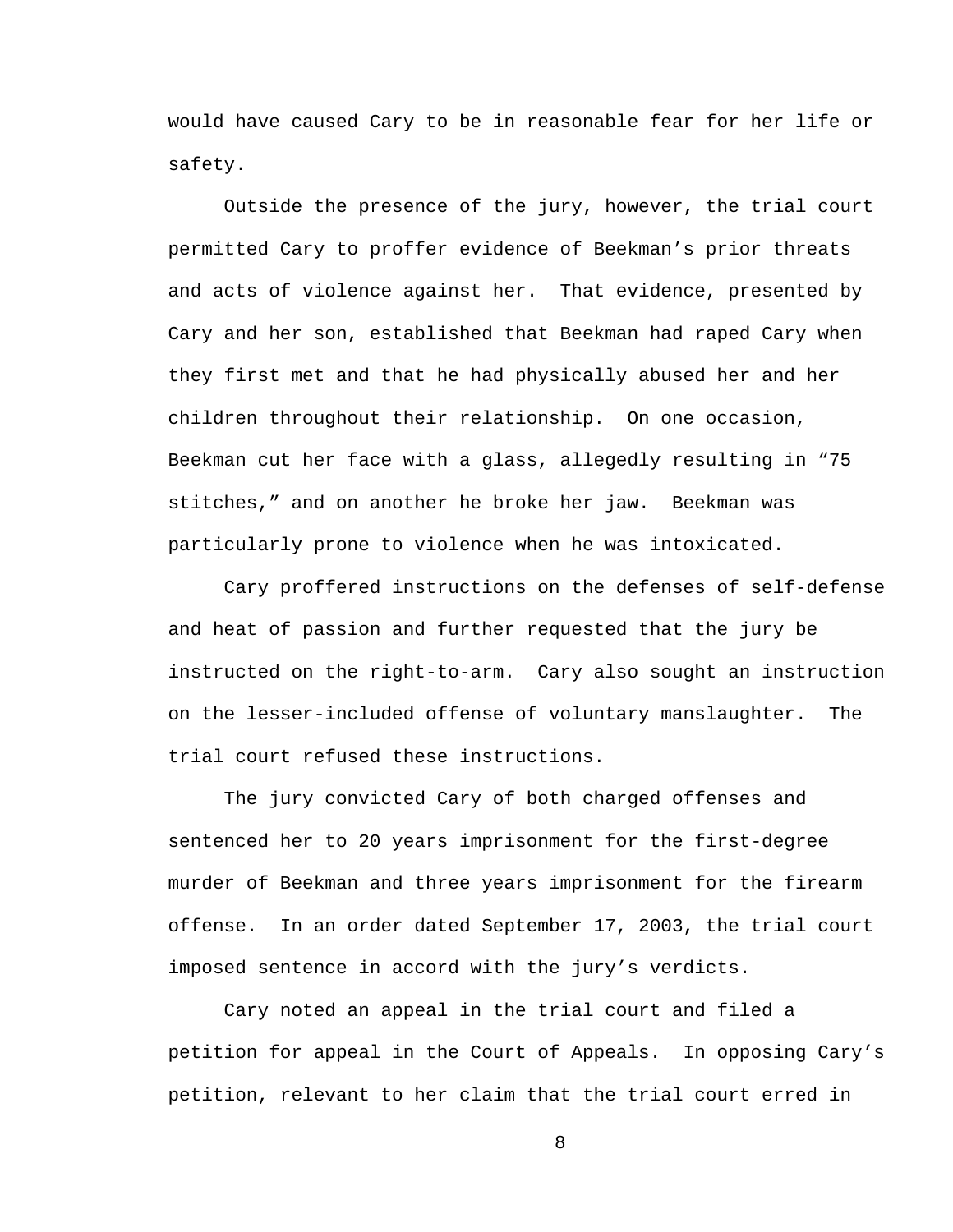not instructing the jury on self-defense, the Commonwealth did not assert a procedural bar with respect to this issue. Instead, the Commonwealth argued that the trial court correctly found that the record did not support a finding that Cary was acting in self-defense.

After Cary's petition for appeal was granted in part by the Court of Appeals, the Commonwealth raised for the first time the issue whether Cary's assertion that the trial court erred in not instructing the jury on self-defense was procedurally barred. The Commonwealth asserted that Cary had not expressly "argued to the trial court that Beekman was advancing on Cary at the time she shot him" when the self-defense instruction was proffered. The Commonwealth further maintained that Cary's assertion that she should have been permitted to introduce evidence of Beekman's prior threats and acts of violence against her was also procedurally barred because at the time she sought to introduce such evidence she had not yet testified that Beekman was either "walking or running" toward her when the gun discharged and did not reassert the issue once that evidence was presented.

In reversing Cary's convictions, the Court of Appeals did not expressly address the Commonwealth's assertion of a procedural bar. However, the Court of Appeals expressly found that with regard to Beekman's actions immediately prior to the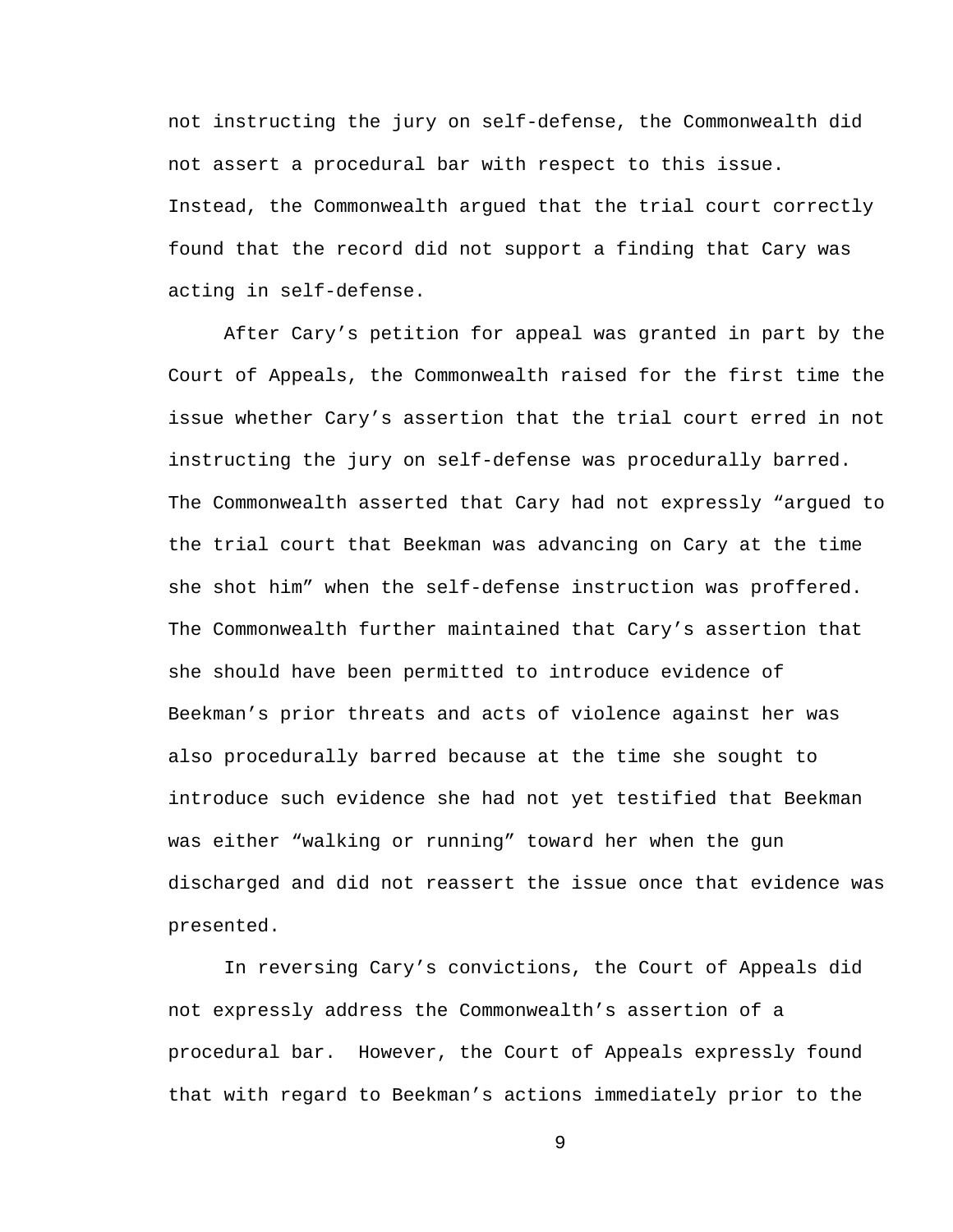shooting, Cary "testified without equivocation that 'he was coming back' and she was 'not sure whether he was walking or running.' " Cary, Record No. 2031-03-1, slip op. at 7-8. Accordingly, the Court of Appeals held that "[t]his evidence, viewed in the light most favorable to [Cary], established an overt act of sufficient imminence to entitle her to a selfdefense instruction because it supported a finding that the victim, although still over ten feet away, was advancing toward her in a threatening fashion to resume the attack he had stopped only moments earlier." Id. at 8.

In reaching this conclusion, the Court of Appeals distinguished Sands, the principal case relied upon by the Commonwealth, stating that facts in the present case stood "in marked contrast to those in Sands, in which the victim had at least temporarily ceased his repeated attacks on the defendant and was watching television in another room when she retrieved a gun and 'shot him five times while he reclined on the bed.' " Id. (quoting Sands, 262 Va. at 730, 553 S.E.2d at 737). The Court of Appeals further held that although Beekman, like the victim in Sands, "appeared [to be] unarmed [that fact] does not defeat the threat. The victim had beaten [Cary] with his fists on numerous prior occasions and, on one occasion, broke a glass in her face. [Cary] testified that, prior to the night on which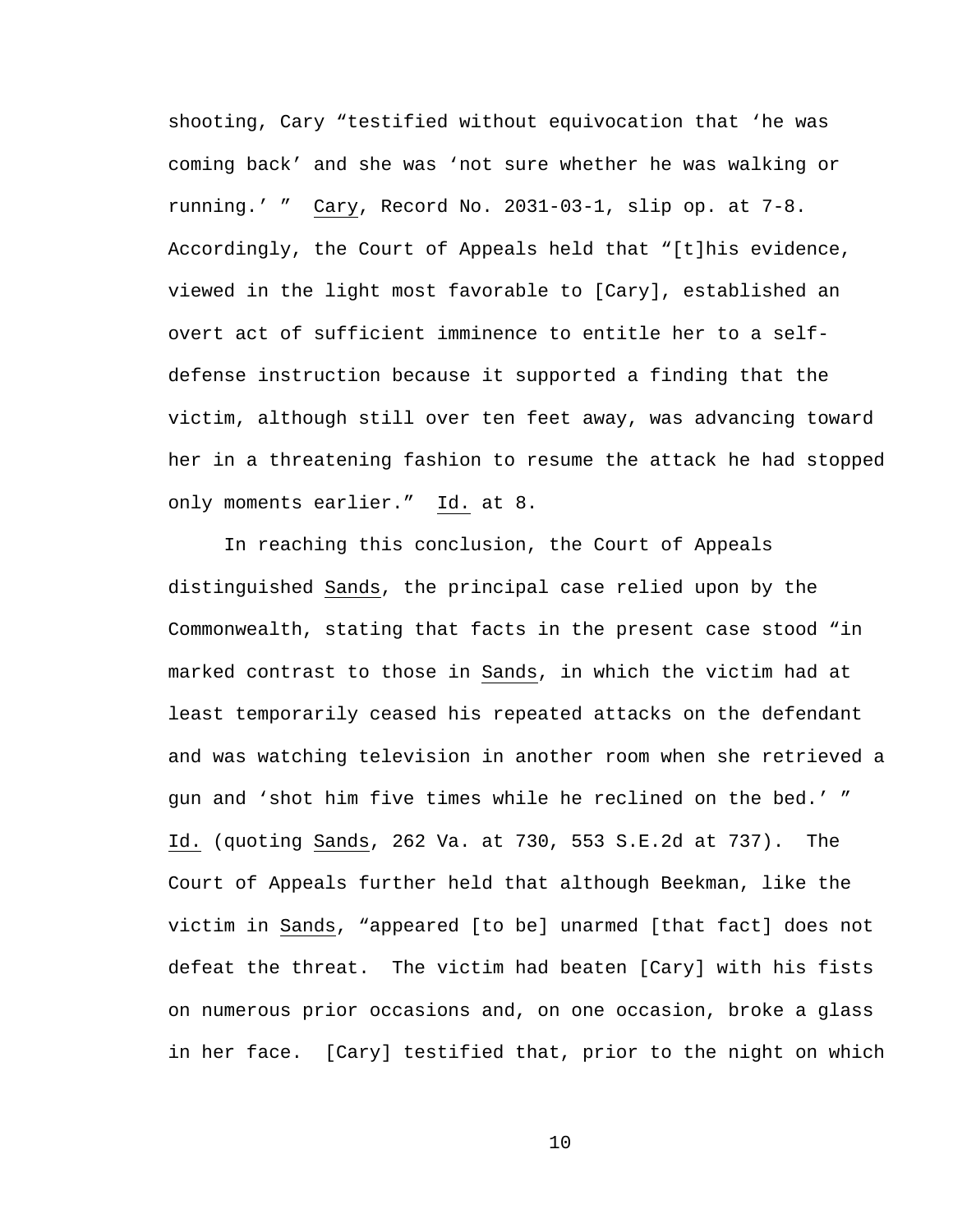she shot the victim, he had beaten her as recently as the previous weekend." Id.

The Court of Appeals further noted that Cary's claim that the killing "was an accident does not prevent her from asserting a legal claim of self-defense." Id. (citing Valentine v. Commonwealth, 187 Va. 946, 953, 48 S.E.2d 264, 268 (1948)); see also Jones v. Commonwealth, 196 Va. 10, 14-15, 82 S.E.2d 482, 484-85 (1954). Accordingly, the Court of Appeals held that the trial court erred in failing to instruct the jury on selfdefense. $^2$  Cary, Record No. 2031-03-1, slip op. at 1-2.

The Court of Appeals reasoned that because the record would have supported giving an instruction on self-defense, "at least some of [Cary's] evidence about the victim's prior threats and abuse was admissible to show 'the reasonable apprehensions of [appellant] for [her] life and safety,' immediately prior to the

i

 $2$  In dictum, the Court of Appeals further opined that "even if [Cary] had not been entitled to an instruction indicating that the right of self-defense fully justified her use of deadly force because the threat posed by the victim was not sufficiently imminent, she nevertheless was entitled to an instruction indicating that the right of self-defense justified her merely threatening to use such force." Cary, Record No. 2031-03-1, slip op. at 10. Cary did not proffer such an instruction and does not assert in this appeal that the trial court should have amended the instruction she proffered to reflect her right to threaten the use of force. Accordingly, we express no opinion on this aspect of the Court of Appeals' judgment.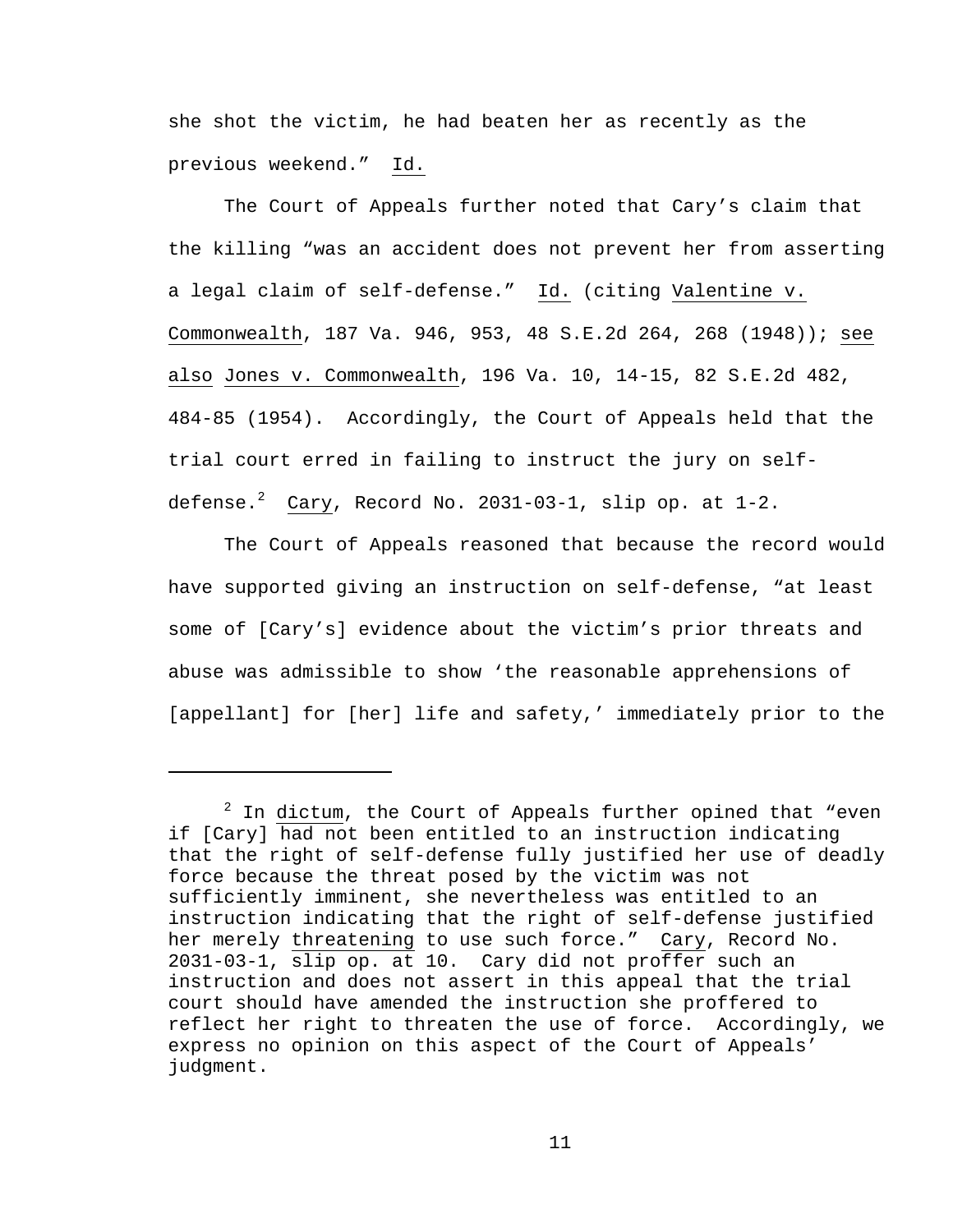shooting." Id., slip op. at 6 (quoting Canipe v. Commonwealth, 25 Va. App. 629, 640-41, 491 S.E.2d 747, 752 (1997)); see also Randolph v. Commonwealth, 190 Va. 256, 265, 56 S.E.2d 226, 230 (1949). The Court did not address the Commonwealth's assertion that at the time she first sought to introduce the evidence of Beekman's prior threats and acts of violence she had not yet introduced evidence that Beekman was advancing on her when the gun discharged.

The Court of Appeals further held that because Cary's claim of right-to-arm would have been supported by the evidence of Beekman's prior threats and acts of violence and, thus, would potentially rebut the Commonwealth's assertion that her purchase of the handgun showed premeditation, the trial court erred in refusing Cary's instruction on right-to-arm. Cary, Record No. 2031-03-1, slip op. at 10-13. Addressing Cary's assertion that she was entitled to a heat of passion instruction and further that this would have warranted the trial court instructing the jury on the lesser-included offense of voluntary manslaughter, the Court of Appeals held that Cary's "testimony of the victim's prior conduct that evening and her testimony that he was coming back into the living room, where she feared he would assault her further and perhaps kill her, created a jury issue on whether there had been a cooling off period sufficient to preclude a finding that [Cary] acted in the heat of passion." Id. at 14.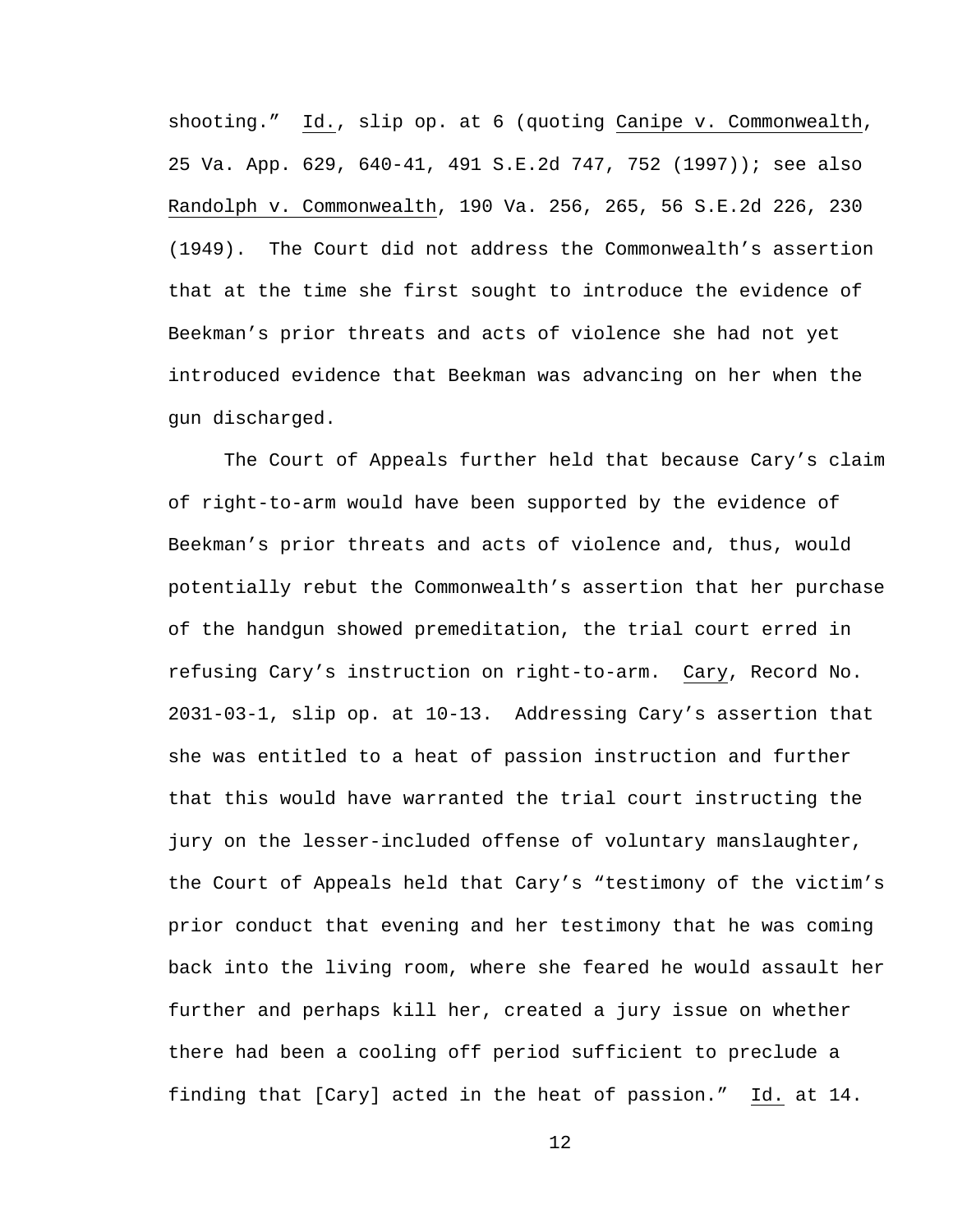The Court of Appeals recognized that "[w]hen a jury is instructed on first-degree murder and second-degree murder and convicts the defendant of first-degree murder, such a verdict 'compels the conclusion that [the jury] would never have reached a voluntary manslaughter verdict.' " Id. (quoting Turner v. Commonwealth, 23 Va. App. 270, 277, 476 S.E.2d 504, 507 (1996), aff'd, 255 Va. 1, 492 S.E.2d 447 (1997)). However, the Court of Appeals concluded that the trial court's failure to instruct the jury on self-defense and right-to-arm might have impacted the jury's consideration of the evidence in favor of finding firstdegree murder and, thus, it was not clear that a properly instructed jury would not have considered the lesser offense of voluntary manslaughter in the heat of passion. Id. at 14-15. Accordingly, the Court of Appeals held that the trial court erred in failing to instruct the jury on that offense. Id. at  $1 - 2$ .

Although the Court of Appeals vacated Cary's convictions, it nonetheless found the evidence sufficient to sustain those convictions and remanded the case for a new trial. Id. at 17. The Commonwealth filed a petition for rehearing en banc, asserting, among other arguments, that the Court had erred in failing to address the assertion of a procedural bar to the self-defense issue. By order entered February 8, 2005, the Court of Appeals refused the petition for rehearing en banc.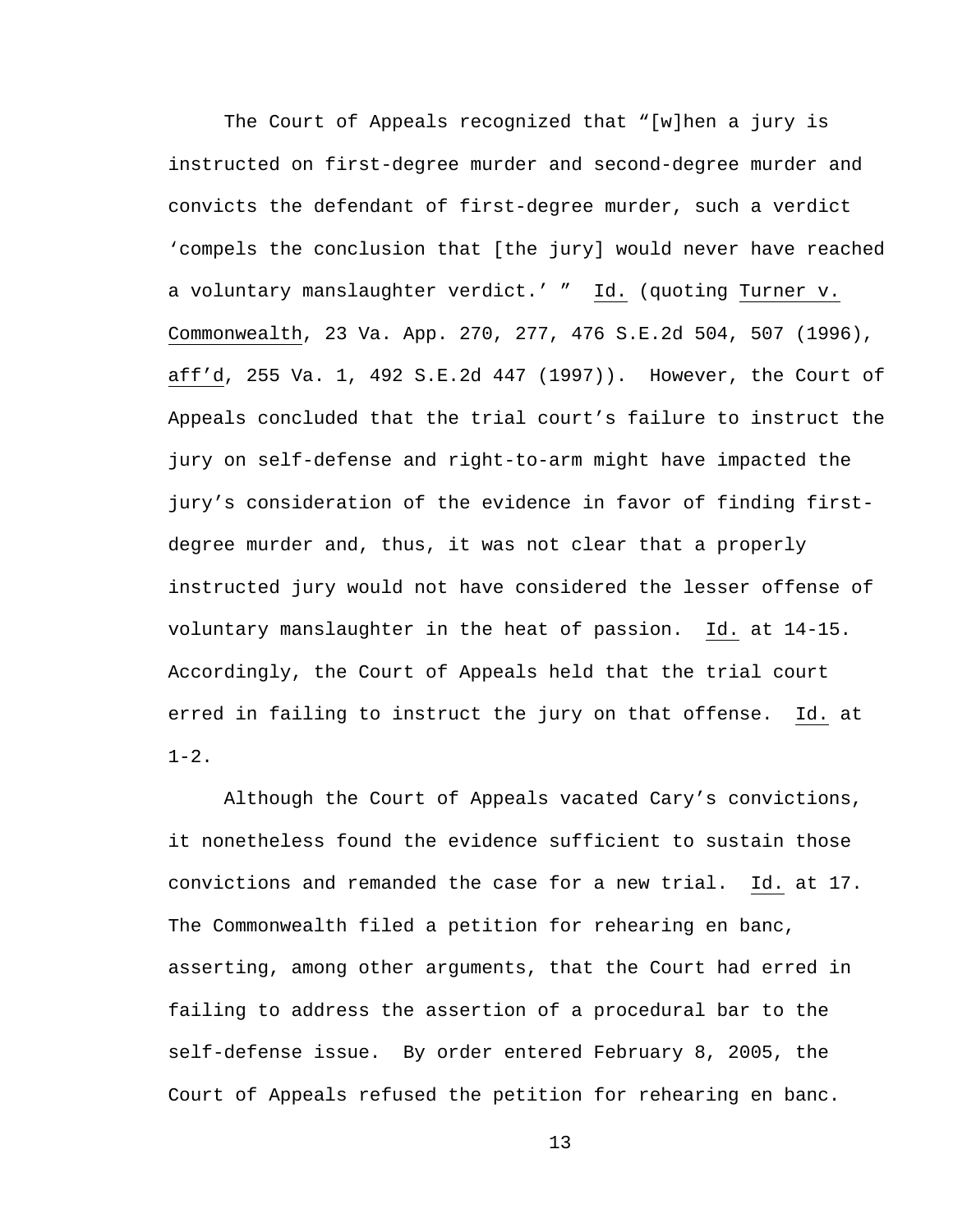#### DISCUSSION

Before addressing the merits of the substantive issues raised in this appeal, we first address the Commonwealth's second assignment of error that "[t]he Court of Appeals erred in ignoring the fact that Cary's argument on appeal on the issue of self-defense was procedurally defaulted." In briefing this assignment of error, the Commonwealth argued this issue in conjunction with its first assignment of error asserting that the Court of Appeals erred in rejecting the trial court's decision to exclude evidence of Beekman's prior threats and acts of violence against Cary. The Commonwealth contends that the procedural default applies both to Cary's assertion that the trial court erred in denying her an instruction on self-defense and her assertion that the trial court erred in refusing to admit that evidence. However, because the Commonwealth's assignment of error asserts only that the default related to "the issue of self-defense," we will confine our consideration of the alleged procedural default to the failure to grant a self-defense instruction.

The Commonwealth maintains that in offering the selfdefense instruction, Cary "never articulated for the court what overt act the victim had committed." Thus, the Commonwealth contends that Cary's argument made in the Court of Appeals, and reiterated here, that the evidence supports, directly or by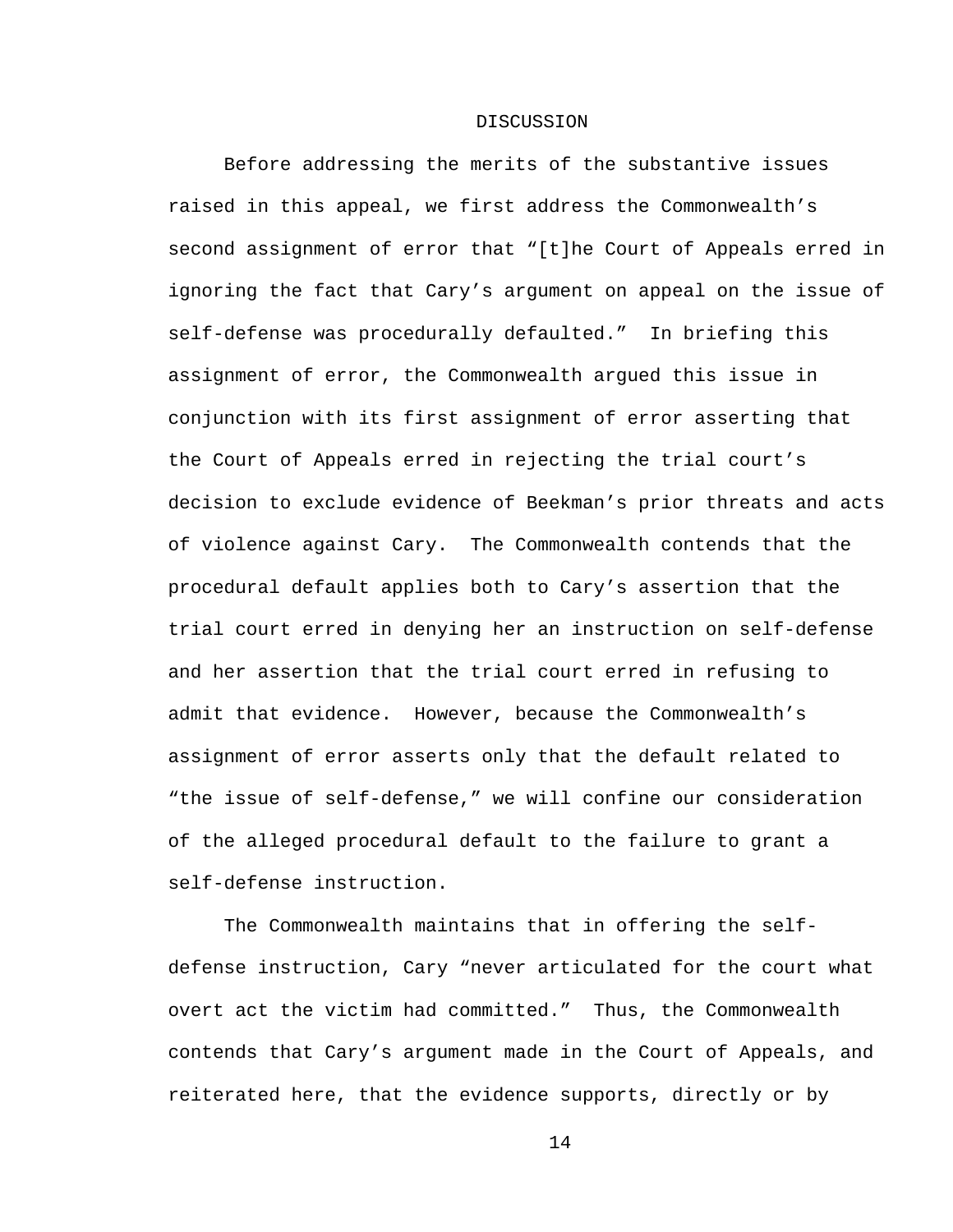inference, that Beekman was advancing upon her at the time of the killing, is procedurally barred. We disagree.

When a trial court refuses to give an instruction proffered by a party that is a correct statement of law and which is supported by adequate evidence in the record, this action, without more, is sufficient to preserve for appeal the issue of whether the trial court erred in refusing the instruction. Cf. Atkins v. Commonwealth, 257 Va. 160, 178 n.9, 510 S.E.2d 445, 456 n.9 (1999) (failure to raise "a precise objection to the Commonwealth's proposed verdict form" did not bar consideration of issue on appeal when defendant had proffered a correct verdict form); see also Pilot Life Insurance Co. v. Karcher, 217 Va. 497, 498, 229 S.E.2d 884, 885 (1976). This is so because when an instruction is proffered on "a principle of law [that] is vital to a defendant in a criminal case, a trial court has an affirmative duty properly to instruct a jury about the matter." Jimenez v. Commonwealth, 241 Va. 244, 250, 402 S.E.2d 678, 681 (1991). Indeed, in Jimenez, we held the failure of the trial court to properly instruct the jury was so serious as to warrant invoking the "ends of justice" exception of Rules 5A:18 and 5:25 despite the defendant's failure to object to the improper instruction actually given. Id. at 251, 402 S.E.2d at 681-82.

Thus, we hold that Cary's proffer of a correct instruction on the defense of self-defense is sufficient to preserve for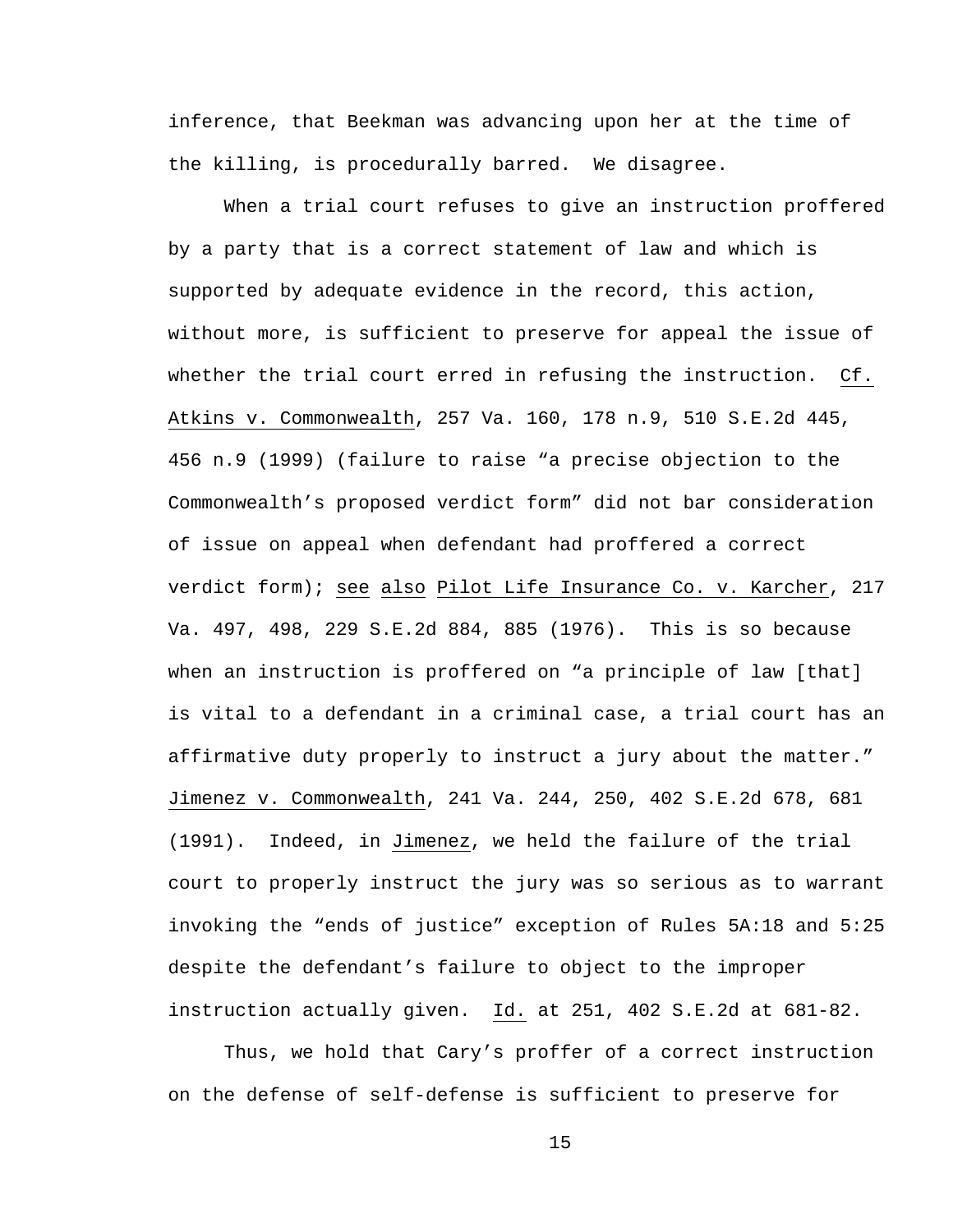appeal the question whether the trial court erred in refusing that instruction. It was not necessary for Cary to expressly articulate each element necessary to her defense, because the trial court heard the evidence and could evaluate its application to the proffered instruction, which unquestionably was vital to Cary's case.

We now consider whether the Court of Appeals correctly concluded that the evidence was sufficient to warrant the jury being instructed on the defense of self-defense. The Commonwealth contends that in determining that the trial court erred in failing to grant Cary's self-defense instruction, "[t]he Court of Appeals . . . stitch[ed] together unconnected threads from various portions of Cary's testimony to create the impression of an overt act." The Commonwealth further contends that although these "unconnected threads" of evidence were before the trial court when it rejected Cary's proffered selfdefense instruction, the evidence was not unequivocal, and when viewed in the context of Cary's full testimony established nothing more than that Beekman was returning to the living room from the bathroom, and not that he was advancing upon Cary in a threatening manner.

Cary responds that the Commonwealth's argument fails to apply the proper standard for reviewing the refusal of a correct instruction of law. Because that standard requires that the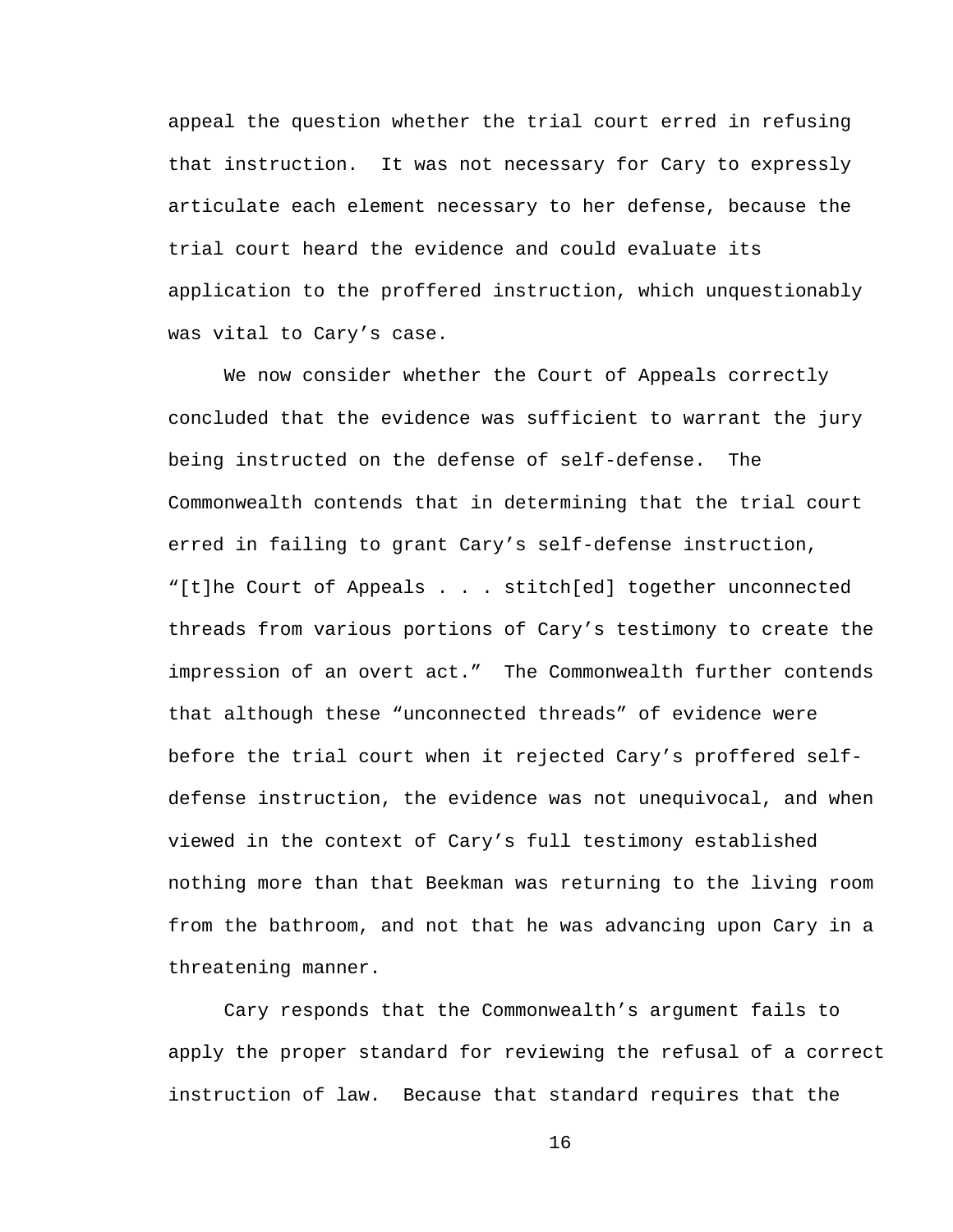evidence be viewed in the light favorable to Cary, as the proponent of the instruction, Cary contends that the Court of Appeals properly focused its attention on those elements of her testimony that the jury could have found supported her claim of self-defense.

Both parties rely extensively upon the rationale underlying the holding in Sands to support their respective positions. Certainly, that case provides the most recent, succinct, and comprehensive survey of the law of self-defense as it has developed in this Commonwealth:

The principles governing a plea of self-defense are well-established. Self-defense is an affirmative defense to a charge of murder, and in making such a plea, a "defendant implicitly admits the killing was intentional and assumes the burden of introducing evidence of justification or excuse that raises a reasonable doubt in the minds of the jurors." McGhee v. Commonwealth, 219 Va. 560, 562, 248 S.E.2d 808, 810 (1978). The "bare fear" of serious bodily injury, or even death, however well-grounded, will not justify the taking of human life. Stoneman v. Commonwealth, 66 Va. 887, 900 (1874). "There must [also] be some overt act indicative of imminent danger at the time." Vlastaris v. Commonwealth, 164 Va. 647, 652, 178 S.E. 775, 776 (1935). See also Yarborough v. Commonwealth, 217 Va. 971, 975, 234 S.E.2d 286, 290 (1977); Mercer v. Commonwealth, 150 Va. 588, 597, 142 S.E. 369, 371 (1928). In other words, a defendant "must wait till some overt act is done[,] . . . till the danger becomes imminent." Vlastaris, 164 Va. at 652, 178 S.E. at 777. In the context of a self-defense plea, "imminent danger" is defined as "an immediate, real threat to one's safety . . . ." Black's Law Dictionary 399 (7th ed. 1999). "There must be . . . some act menacing present peril . . . [and] the act . . . must be of such a character as to afford a reasonable ground for believing there is a design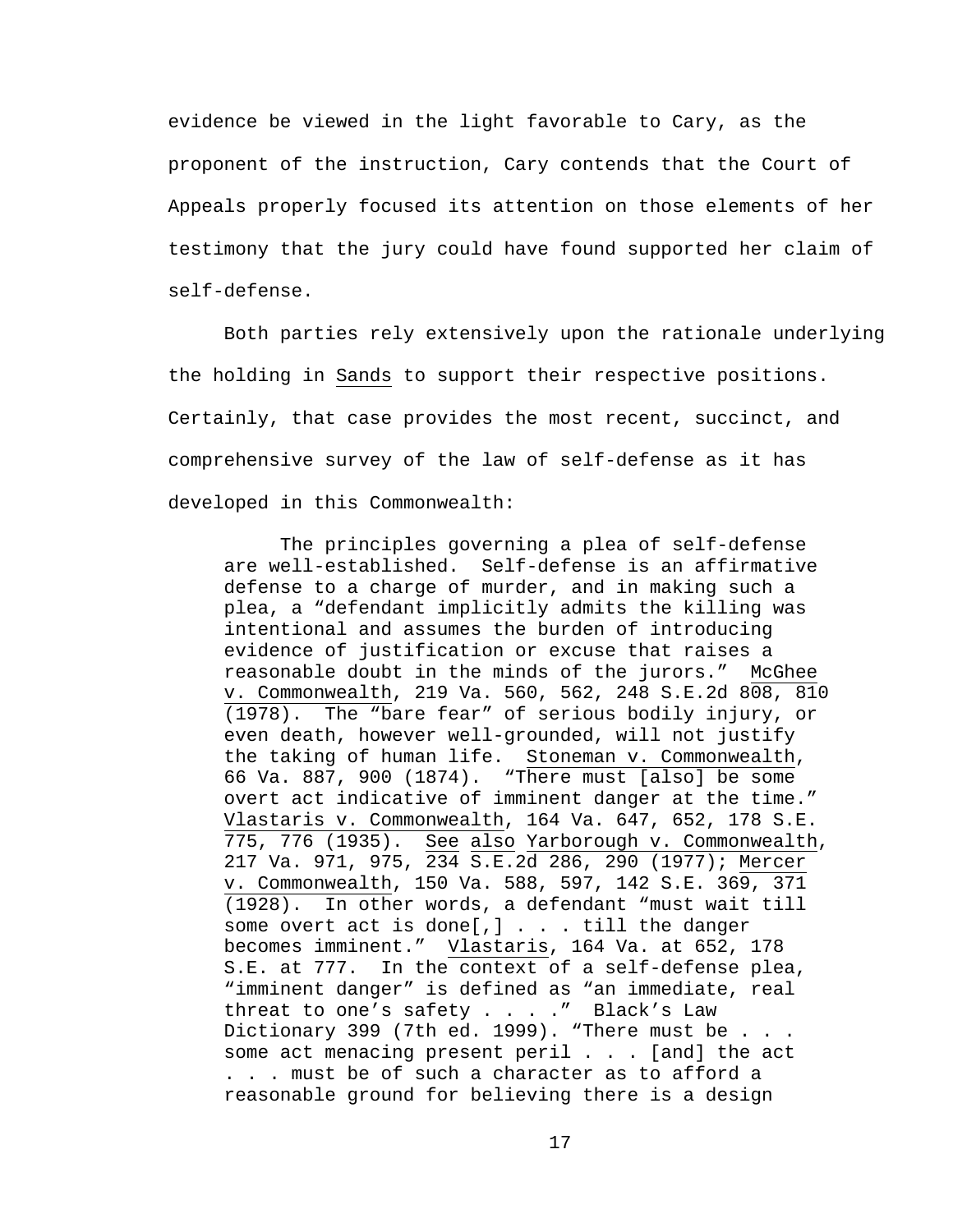. . . to do some serious bodily harm, and imminent danger of carrying such design into immediate execution." Byrd v. Commonwealth, 89 Va. 536, 539, 16 S.E. 727, 729 (1893).

Sands, 262 Va. at 729, 553 S.E.2d at 736.

Moreover, in Sands, this Court reiterated the wellestablished rule that, as with any proffered instruction that is otherwise a correct statement of law, an instruction on the defense of self-defense "is proper only if supported by more than a scintilla of evidence" and "it is not error to refuse an instruction when there is no evidence to support it." Id. (emphasis added).

Except that the victim and the defendant in Sands were married, the underlying history of their relationship is materially indistinguishable from that of the tumultuous relationship between Beekman and Cary. In both instances, the couples had a long history of acts of violence committed by the male upon the female that were frequently occasioned by the excessive use by the male of alcohol and illicit drugs. In both instances, the male had made repeated threats to kill the female, and the female had a subjective belief that the male would eventually carry out that threat. See id. at 725-27, 553 S.E.2d at 734-35.

In Sands, on the evening of the killing, the victim had savagely beaten the defendant. However, the evidence showed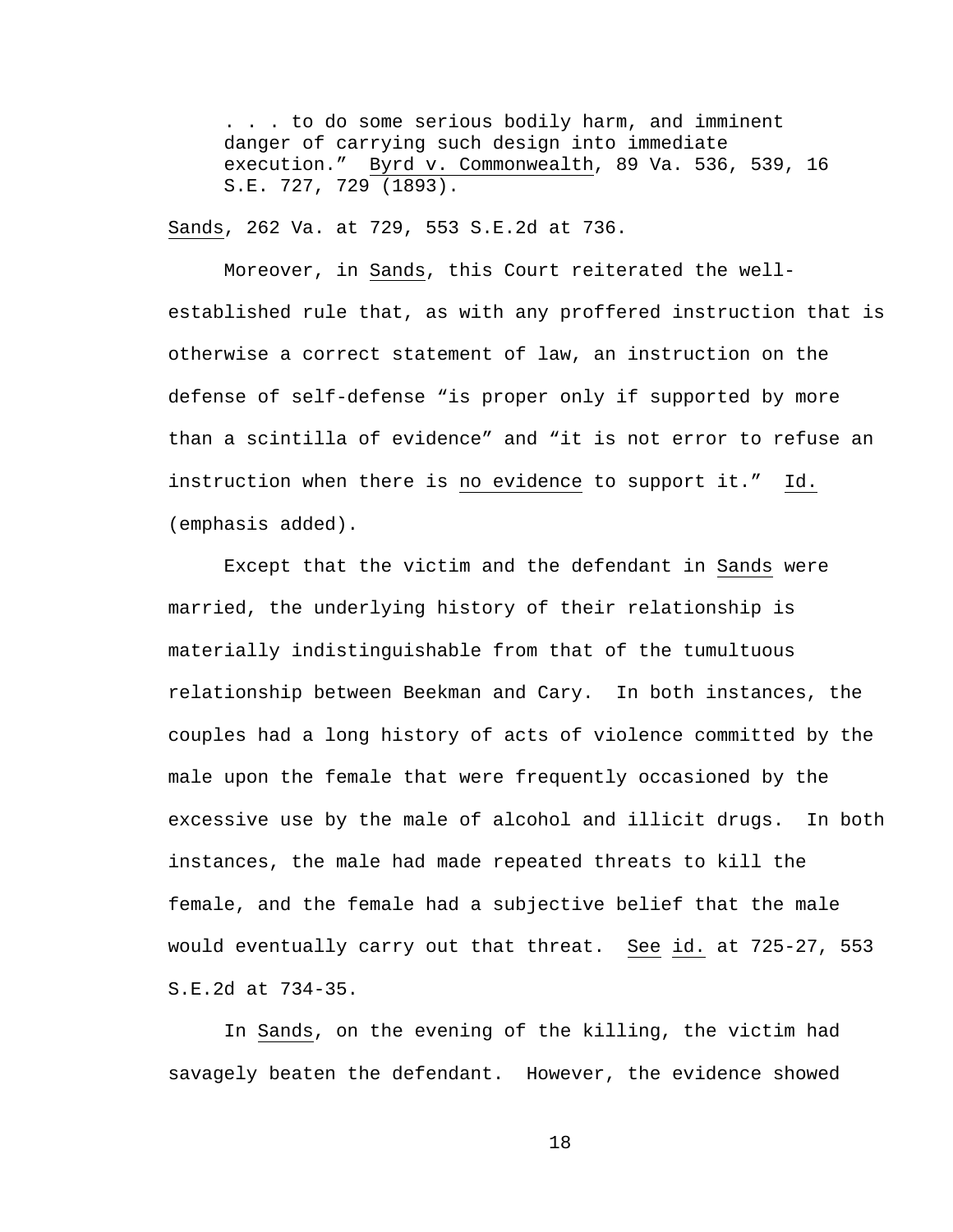that subsequent to that assault, the defendant's sister-in-law had arrived at the couple's home and offered assistance to the defendant. Id. at 727-28, 553 S.E.2d at 735. Meanwhile, the victim "was lying in bed, watching television." Id. at 728, 553 S.E.2d at 735. The defendant, who was in the bathroom with her sister-in-law, suddenly became frantic, went to the kitchen where she retrieved a gun, and then went to the bedroom. The victim merely asked the defendant what she was "doing," and then the defendant shot the victim five times, killing him. Id. at 728, 533 S.E.2d at 735-36.

This Court concluded that there was no evidence to support the defendant's proffered self-defense instruction because the record did not "reveal any overt act by her husband that presented an imminent danger at the time of the shooting." Id. at 730, 533 S.E.2d at 737. This Court specifically noted that while less than an hour had elapsed between the victim ending his assault on the defendant and the shooting, id. at 730 n.2, 553 S.E.2d at 737 n.2, "sufficient time elapsed for [the sisterin-law] to arrive at the couple's home, and for the defendant to view the extent of her injuries while in the bathroom with [the sister-in-law], walk from the bathroom to the living room door, turn around and proceed back into the kitchen, retrieve a gun from a cabinet, and walk back into the bedroom where her husband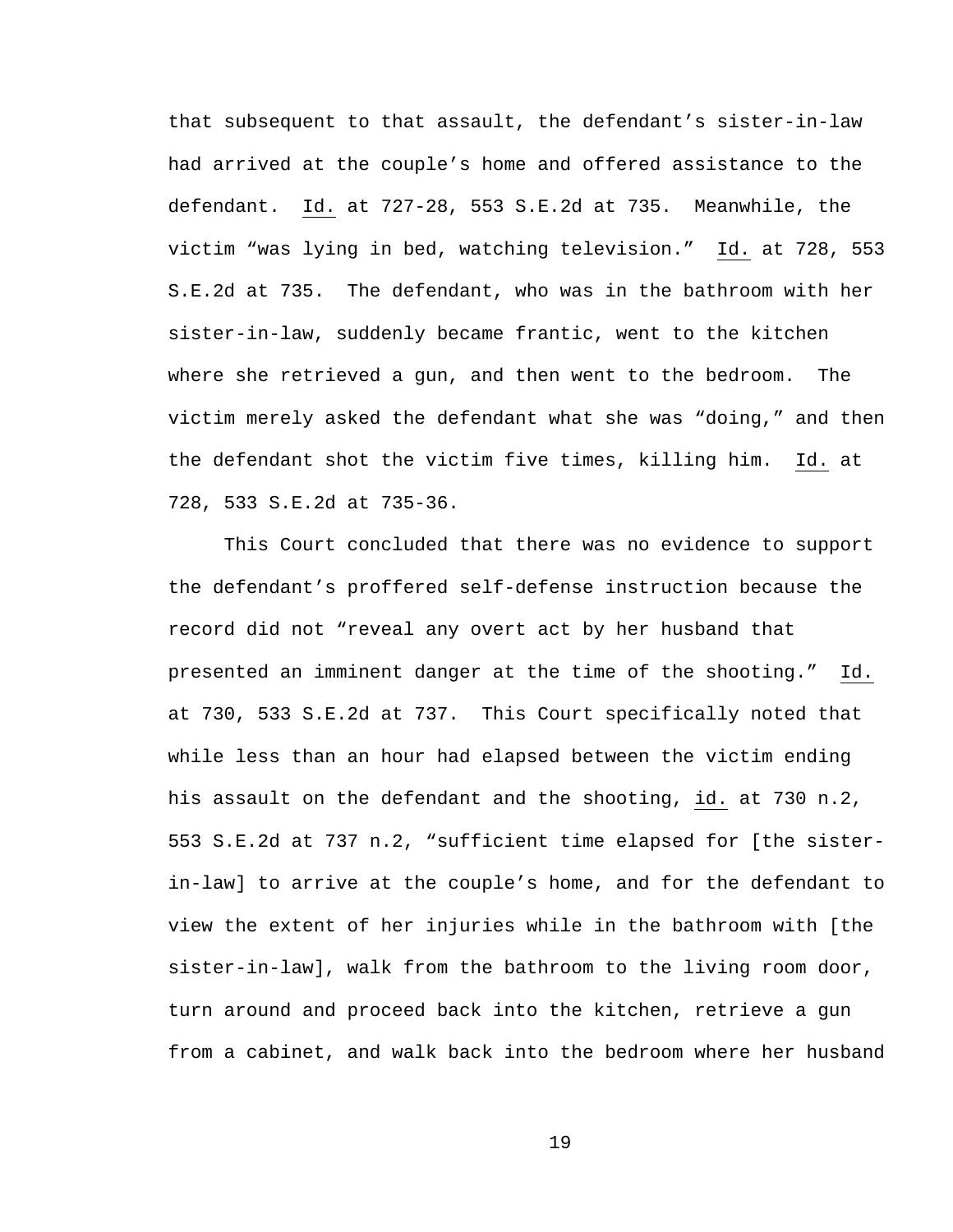was reclining on the bed, watching television." Id. at 730, 553 S.E.2d at 737.

In the present case, when considered in the light most favorable to Cary, the evidence is sufficient to establish Cary's genuine fear for her life in view of the atrocities inflicted upon her by Beekman. Thus, as before, we are concerned only with whether the record would provide the trierof-fact with more than a scintilla of evidence to support a finding that there was an overt act of sufficient imminence on the part of Beekman that would warrant Cary to act upon that genuine fear to use deadly force in self-defense.

The Commonwealth asserts, and we agree, that Cary cannot rely solely on the initial assault upon her as the "overt act" that occasioned her resort to self-defense. However, contrary to the apparent view of the Commonwealth, neither may we disregard that evidence entirely, merely because "Beekman retired to the bathroom" for approximately five minutes. Rather, we consider Beekman's subsequent actions in light of that assault.

Contrary to the assertion made by the Commonwealth, the evidence in this case, again viewed in the light most favorable to Cary, does not "simply indicate[] that Beekman walked back into the living room after using the bathroom." Nor is it necessary for us to "stitch together unconnected threads from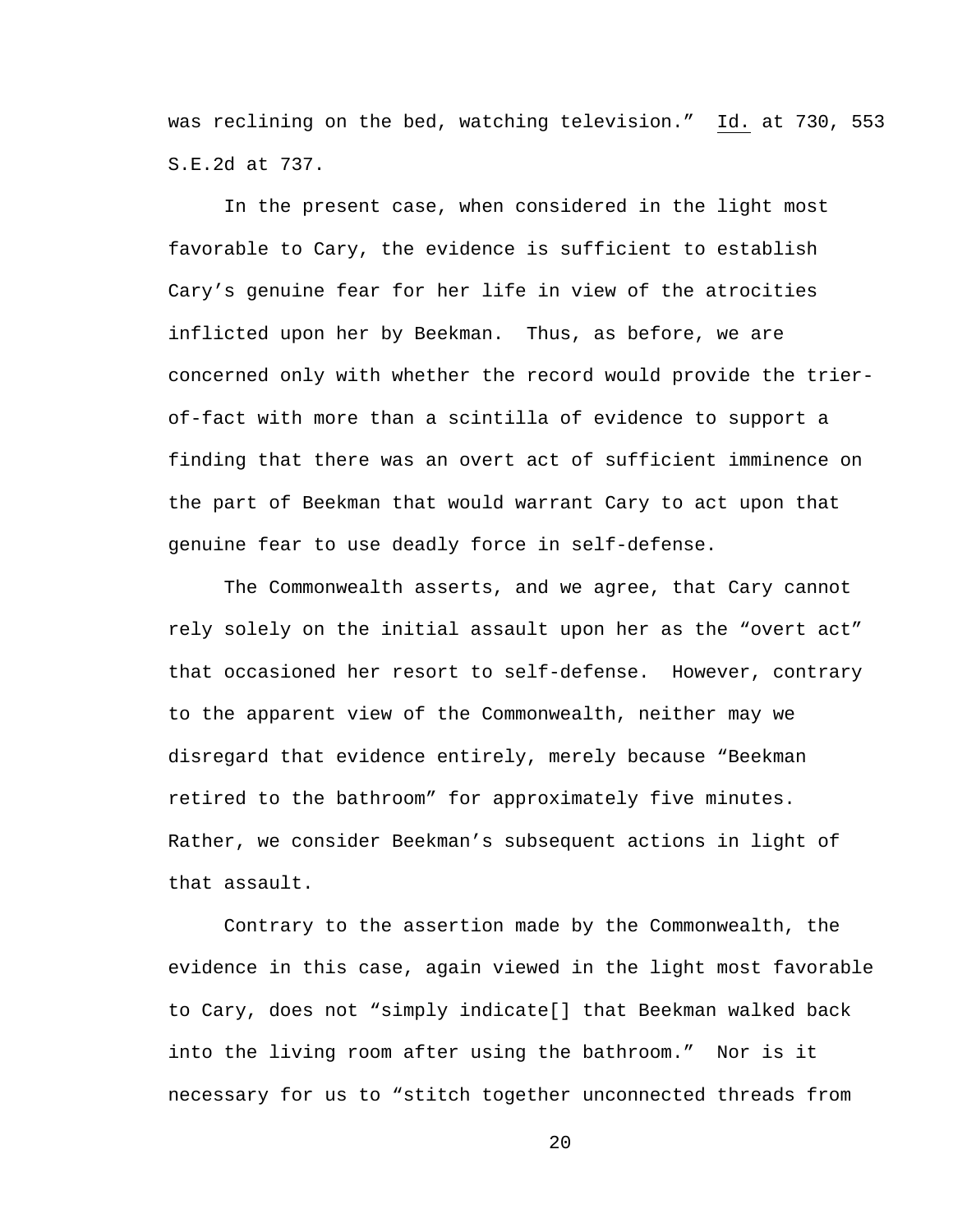various portions of Cary's testimony to create the impression of an overt act."

According to Cary's testimony, Beekman did not simply emerge from the bathroom and make his way to the living room. Rather, she confronted Beekman as he returned to the living room and repeated her demand that he leave the home. Beekman refused this demand and threatened to "smack" her and commit other acts of violence upon her. It was in this context that Cary testified that Beekman was "walking or running" toward her. And that fact must be viewed in the context that Beekman's assault on Cary, which had ended only five minutes before, had been occasioned by the same demand that he leave the home, his refusal, and a vile verbal assault. When so viewed, the trierof-fact could reasonably conclude that Beekman, although 11 to 18 feet away from Cary at the time of the shooting, was nonetheless advancing toward her with the intent to resume his physical assault upon her. Such act constituted an overt act of sufficient imminence on the part of Beekman to warrant Cary to respond in her defense. Accordingly, we hold that the Court of Appeals did not err in finding that there was sufficient evidence in the record to warrant the trial court instructing the jury on Cary's claim of self-defense and, thus, that the trial court erred in not giving the proffered self-defense instruction.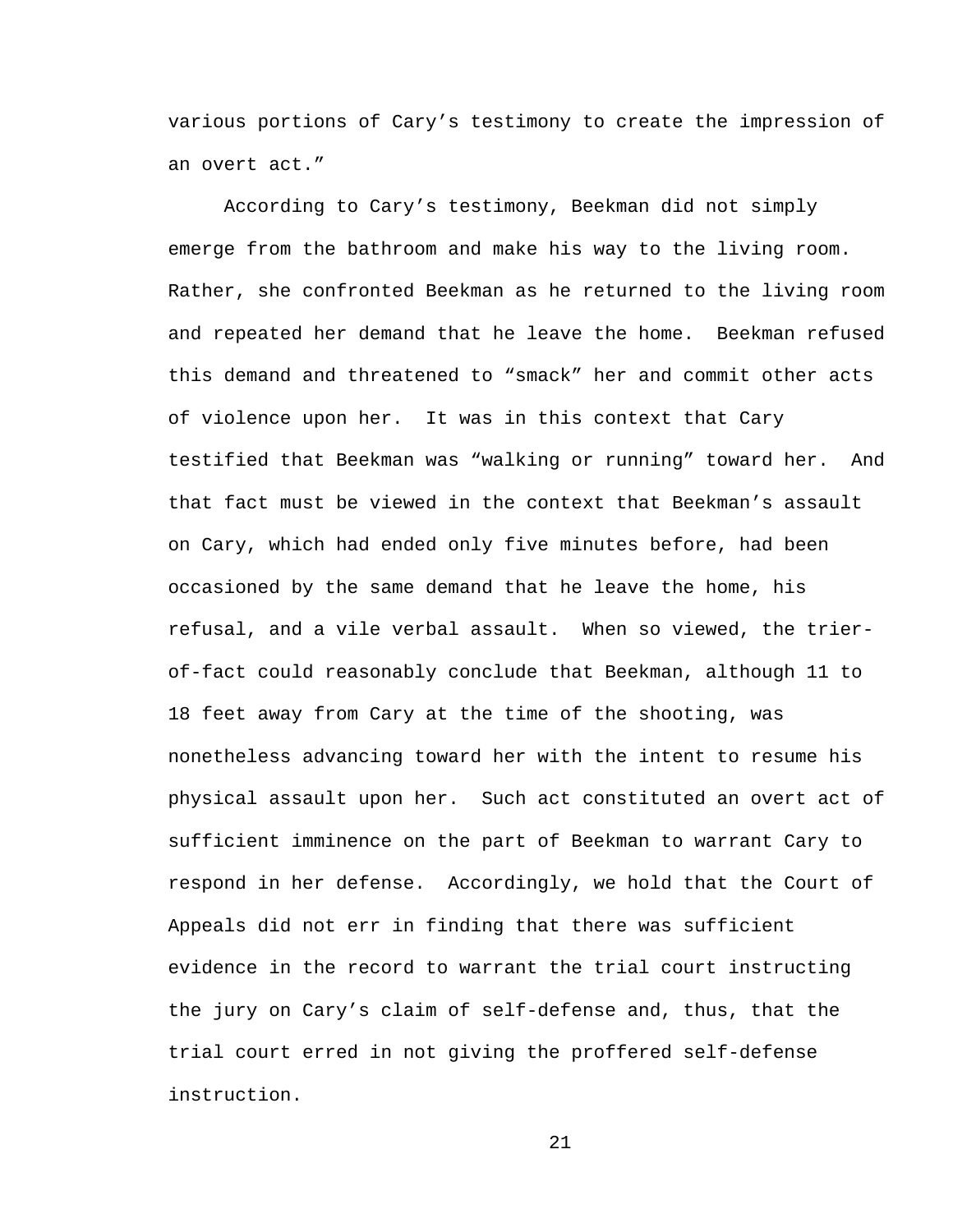The Commonwealth also contends that even if the evidence in its entirety entitled Cary to have the jury instructed on selfdefense, the Court of Appeals nonetheless erred in finding that the trial court improperly refused to admit Cary's proffered testimony concerning Beekman's prior threats and acts of violence against her. As it did in the Court of Appeals, the Commonwealth contends that at the time Cary sought to introduce this evidence during her direct testimony, she had not yet presented the evidence she now relies upon to establish the overt act necessary for a claim of self-defense, and she did not request that the trial court revisit its decision once that evidence had been presented during her re-direct testimony.

We agree with the Commonwealth that at the time Cary sought to introduce the evidence of Beekman's prior threats and acts of violence, in response to the trial court's express inquiry, her counsel relied only on the evidence as it existed at that point in the trial as the basis for establishing a claim of selfdefense. Thus, the trial court correctly excluded the proffered evidence because at that time evidence of an overt act sufficiently imminent to support a claim of self-defense by Cary had not been presented.

However, the issue is mooted by our holding that the evidence ultimately supported the assertion of an overt act warranting a self-defense instruction. Because the case will be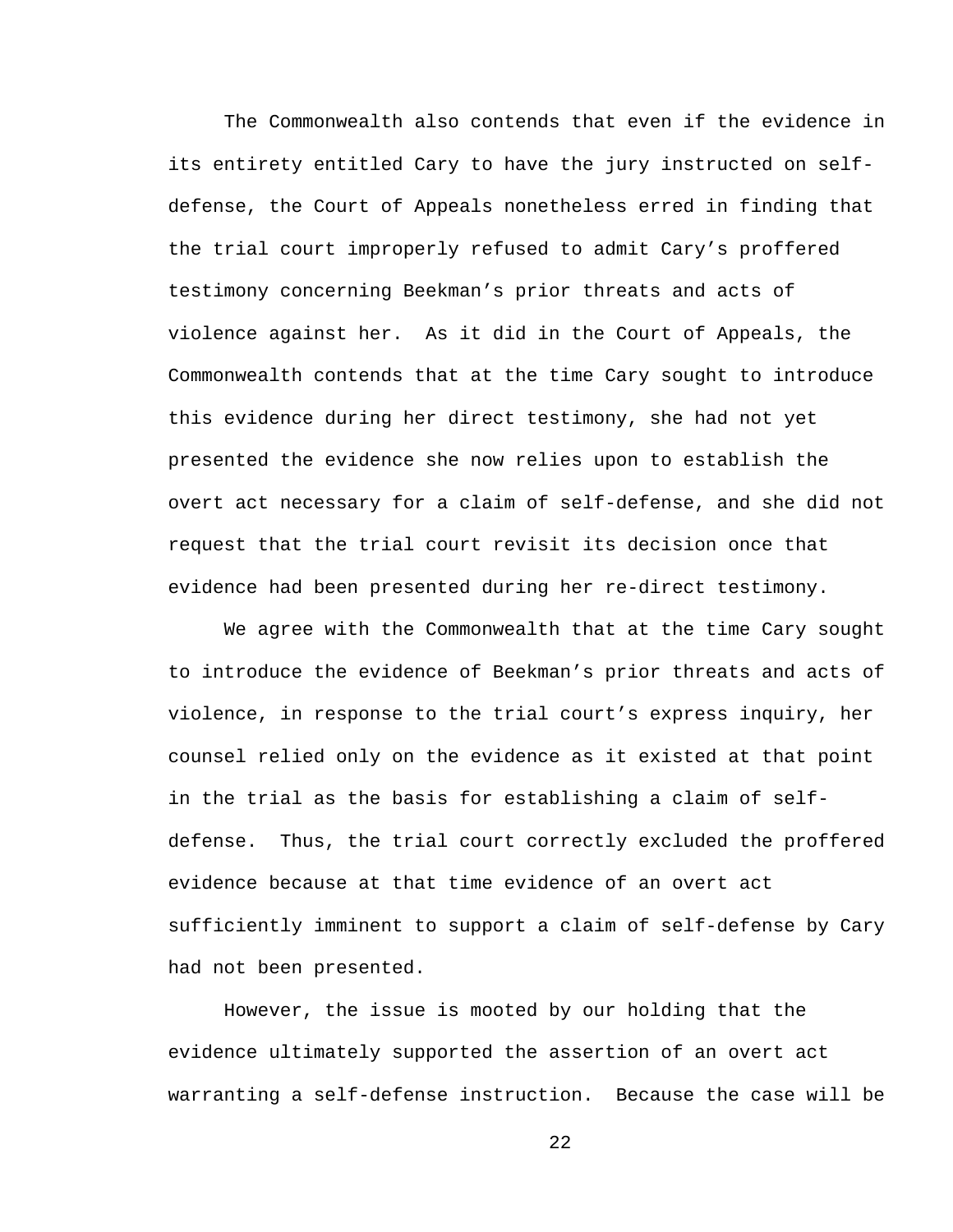remanded and the evidence well may be presented differently upon a new trial, we will not give an advisory opinion regarding whether evidence of Beekman's prior threats and acts of violence would be admissible if proffered again. Kanter v. Commonwealth, 171 Va. 524, 532-33, 199 S.E. 477, 481 (1938); see also Cantrell v. Crews, 259 Va. 47, 52, 523 S.E.2d 502, 504 (2000).

For the same reason, we do not consider the Commonwealth's remaining assignments of error concerning the judgments of the Court of Appeals reversing the trial court on the right-to-arm, heat of passion, and voluntary manslaughter issues. While we do not discount the Commonwealth's assertions on these issues and recognize that they may likely recur in the event of a new trial, it is also likely that the presentation of evidence will be sufficiently different that any expression by this Court as to the correctness of the rulings of the trial court in the former trial, or of the Court of Appeals in reversing those rulings, would not be relevant and advisory only.

#### CONCLUSION

For these reasons, we will affirm the judgment of the Court of Appeals vacating Cary's convictions and remanding the case to the trial court for a new trial, if the Commonwealth be so advised.

## Affirmed.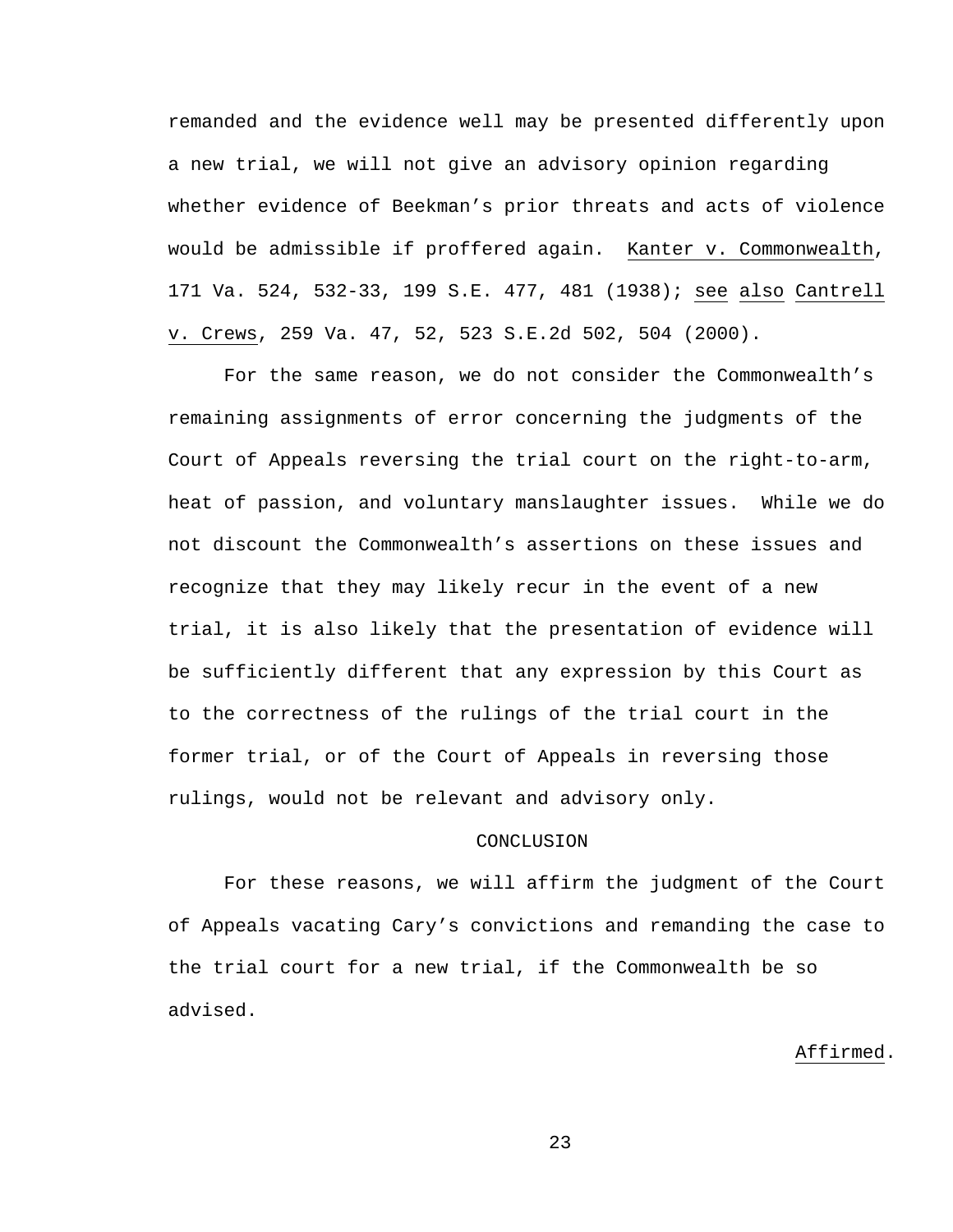JUSTICE AGEE, with whom JUSTICE KINSER joins, dissenting.

For the reasons stated below, I find that the Court of Appeals erred in holding that Rebecca Scarlett Cary was entitled to jury instructions on self-defense and accidental self-defense because her appellate argument of the overt act of imminent danger justifying self-defense under Commonwealth v. Sands, 262 Va. 724, 553 S.E.2d 733 (2001), is barred by Rule 5:25. On that basis, I also find the Court of Appeals erred in ruling evidence of the decedent's prior acts of violence to be admissible. Furthermore, I believe the Court of Appeals was in error to adjudge Cary entitled to jury instructions on the right to arm and voluntary manslaughter. Therefore, I respectfully dissent from the majority opinion and would reverse the judgment of the Court of Appeals.

### I. THE SELF-DEFENSE CLAIMS

The majority opinion correctly recites from our holding in Sands that in order for the affirmative defense of self-defense to apply "[t]here must [also] be some overt act indicative of imminent danger at the time" made against the defendant. Id. at 729, 553 S.E.2d at 736 (citation omitted). That overt act must be "some act menacing present peril" and "of such a character as to afford a reasonable ground for believing there is a design . . . to do some serious bodily harm, and imminent danger of carrying such design into immediate execution." Id. (citations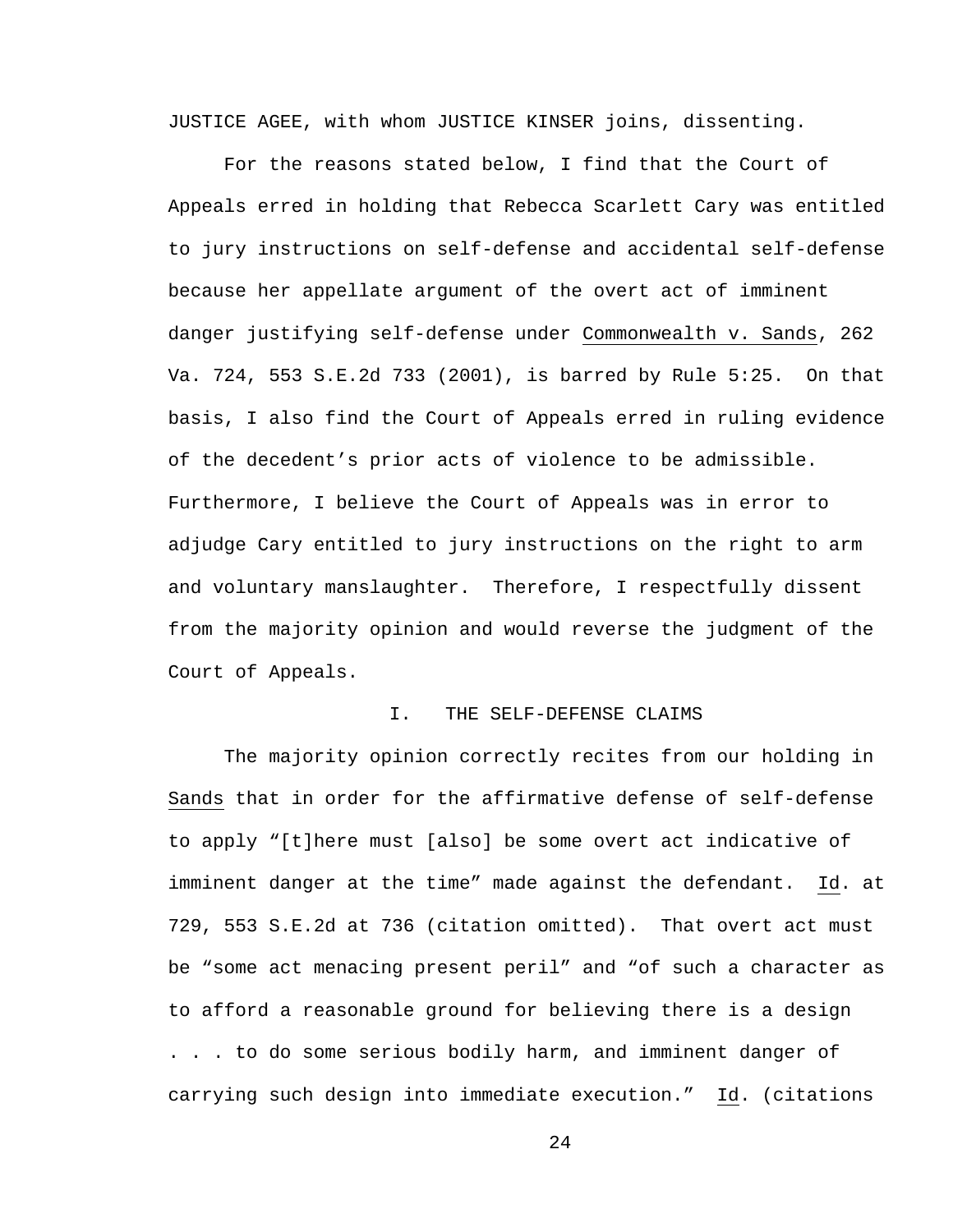omitted). On appeal, at least in this Court, Cary has posited the overt act justifying her claims of self-defense to be that Beekman advanced at her in the apartment in such a way as to constitute an "imminent danger" about to be carried "into immediate execution" when she shot him. This is a position never argued in the trial court and only implied before the Court of Appeals.

The overt act of imminent danger is crucial because it is the foundation without which Cary is not entitled to a jury instruction on self-defense. Id.; see also Mealy v. Commonwealth, 135 Va. 585, 596, 115 S.E. 528, 531 (1923). Furthermore, and just as importantly, the overt act justifying self-defense is an absolute condition precedent to Cary's claim for an instruction on accidental self-defense, see Braxton v. Commonwealth, 195 Va. 275, 277-78, 77 S.E.2d 840, 841-42 (1953) (recognizing that the defenses of accident and self-defense are ordinarily mutually exclusive, except where the accused is "lawfully acting in self-defense" because of the victim's overt act but the death is allegedly accidental, such as "where in a struggle over the possession of a weapon it was accidentally discharged"), or to the admission into evidence of the victim's character for violence or aggression. Mealy, 135 Va. at 596, 115 S.E. at 531 ("evidence [that the decedent was a quarrelsome, dangerous and ferocious man] was not admissible . . . because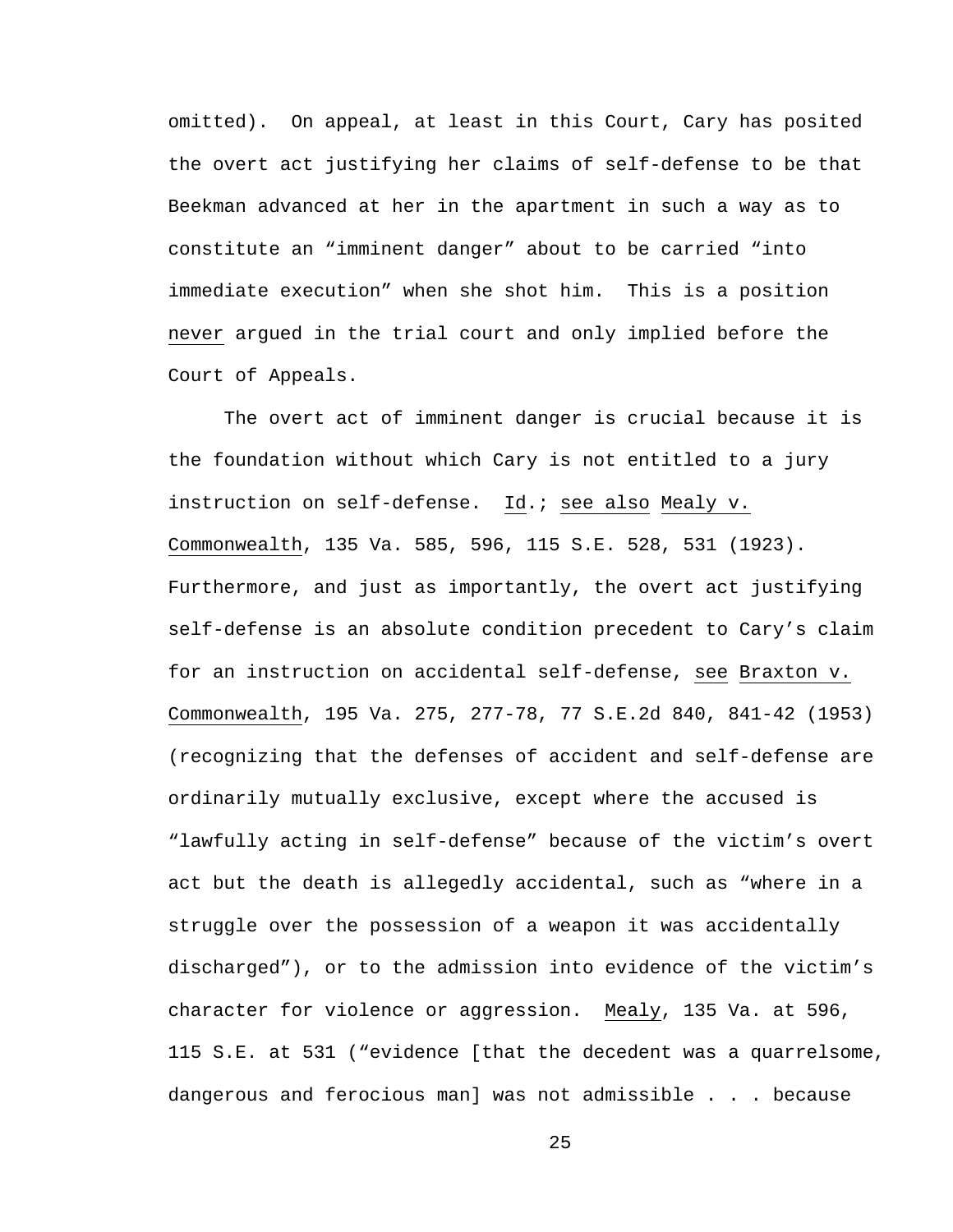there was no foundation in the case for the theory of selfdefense, and the dangerous character of the deceased was, therefore, not material."). Thus, if the record fails to support Cary's claim that she argued Beekman's advance on her as the overt act justifying self-defense in the trial court, then all of her related claims of trial court error, as found by the Court of Appeals, fail.

The Commonwealth makes three assignments of  $\text{error}^1$  to the judgment of the Court of Appeals which relate to the issue of self-defense: admission into evidence of the decedent's alleged prior violent acts, a self-defense jury instruction and an accidental self-defense jury instruction (collectively the "self-defense claims"). As noted above, without an overt act menacing present peril to the defendant, self-defense is not available as an affirmative defense and all of Cary's claims on these three issues fail. If the trial court correctly found there was no overt act under Sands that justified the giving of

i<br>Li

<sup>&</sup>lt;sup>1</sup> Assignment of Error 1 alleges: "The Court of Appeals erred in holding that the record showed an overt act by the victim that required the trial court to admit certain evidence of past acts of violence by the victim and further required a selfdefense instruction."

Assignment of Error 2 alleges: "The Court of Appeals erred in ignoring the fact that Cary's argument on appeal on the issue of self-defense was procedurally defaulted."

Assignment of Error 3 alleges: "The Court of Appeals erred in holding that the trial court should have granted Cary's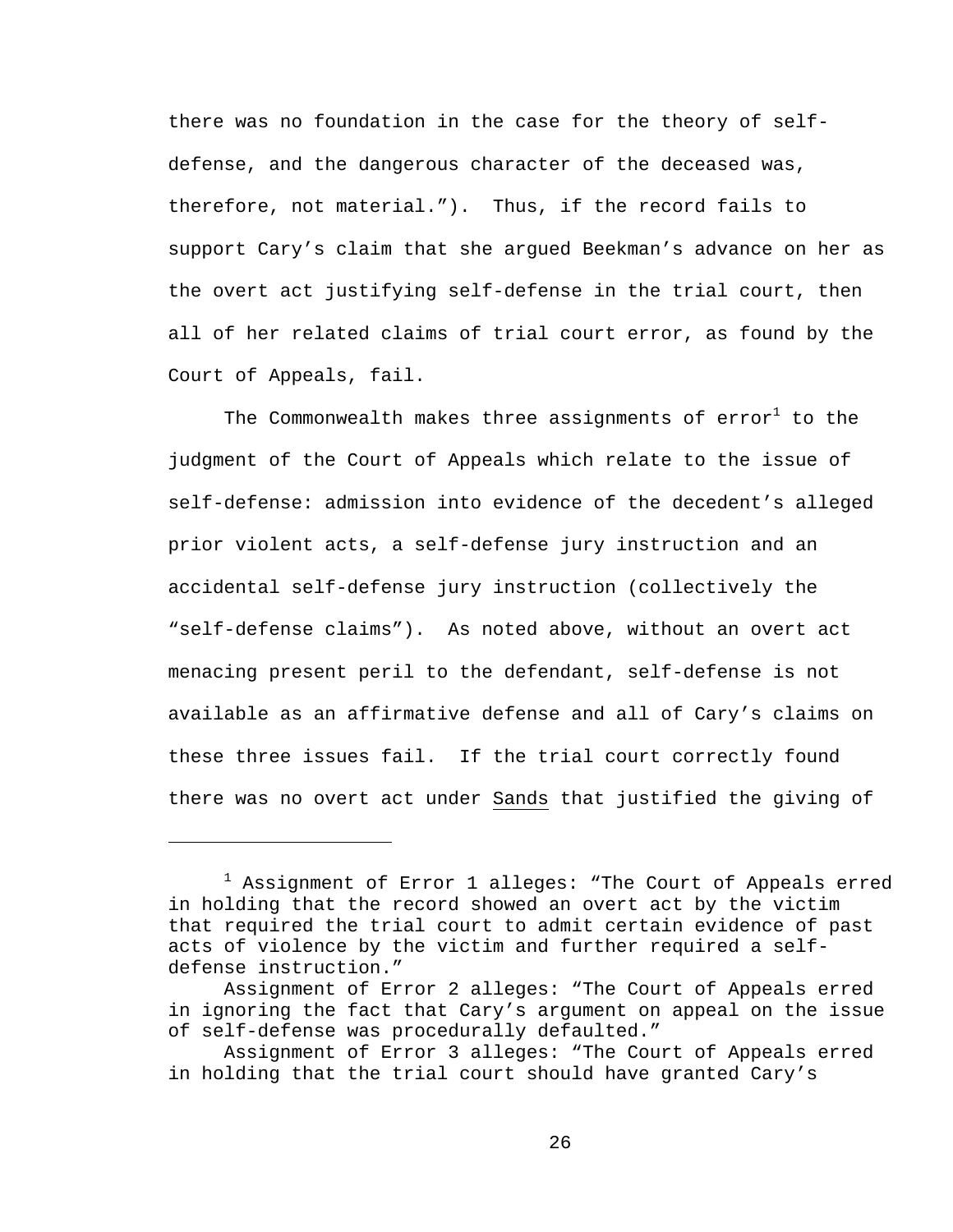an instruction on self-defense, then as a matter of law, the requisite showing of a defense of self-defense could not be present to legitimize the admission of alleged prior acts of violence by the victim. Mealy, 135 Va. at 596, 115 S.E. at 531; see also Jordan v. Commonwealth, 219 Va. 852, 855, 252 S.E.2d 323, 325 (1979); Burford v. Commonwealth, 179 Va. 752, 767, 20 S.E.2d 509, 515 (1942); Harrison v. Commonwealth, 79 Va. (4 Hans.) 374, 378-79 (1884). Thus, all three of the foregoing issues comprising the Commonwealth's first three assignments of error rise or fall on whether the requisite overt act justifying self-defense was before the trial court.

Rule 5:25 of the Rules of the Supreme Court of Virginia states:

Error will not be sustained to any ruling of the trial court or the commission before which the case was initially tried unless the objection was stated with reasonable certainty at the time of the ruling, except for good cause shown or to enable this Court to attain the ends of justice.

"The purpose of Rule 5:25," as we have previously stated, "is to give the trial court an opportunity to rule on a matter with knowledge of the substance of a party's objection, in order to avoid needless mistrials, reversals, and appeals." Morgen Indus., Inc. v. Vaughan, 252 Va. 60, 67, 471 S.E.2d 489, 493

instruction on accidental self-defense where there was no overt act."

i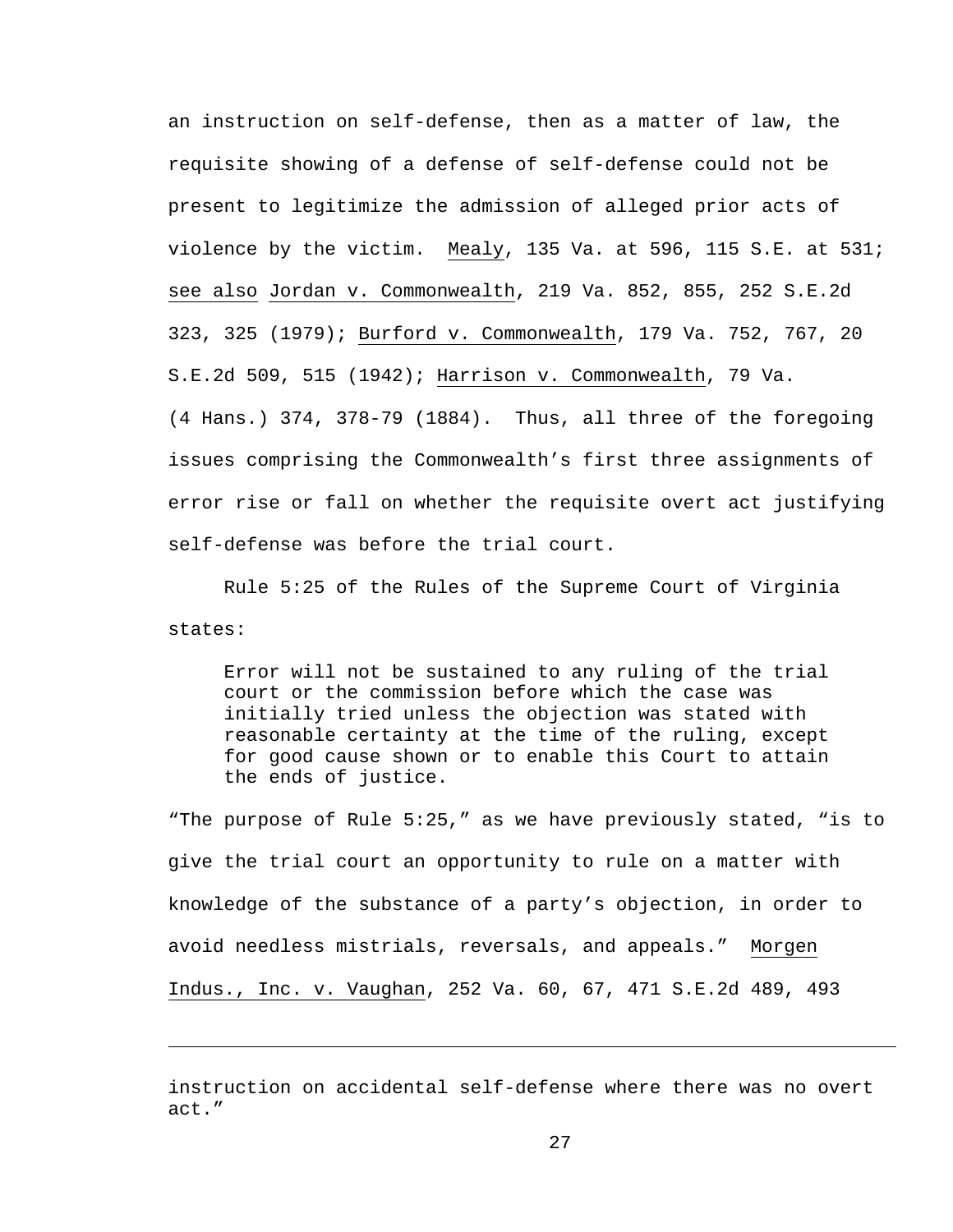(1996) (declaring an issue procedurally barred because the record showed that the proponent's arguments on appeal differed from the arguments it made to the trial court). In addition, "Rule 5:25 exists to protect the trial court from appeals based upon undisclosed grounds, to prevent the setting of traps on appeal, to enable the trial judge to rule intelligently, and to avoid unnecessary reversals and mistrials." Fisher v. Commonwealth, 236 Va. 403, 414, 374 S.E.2d 46, 52 (1988).

A. The Overt Act Argued in the Trial Court

 Before determining that Cary had not set forth a prima facie case of self-defense and therefore could not present evidence of Beekman's prior violent acts, the trial court specifically questioned Cary's trial counsel: "[D]o you represent to the Court that you have presented all of the evidence that you claim supports the establishment of your prima facie . . . self-defense defense including overt acts in support of that particular defense . . . ?" Counsel's response is unequivocal:

 Your Honor, I believe that with the testimony of Ms. Cary as to the actions of the victim, Mark Beekman, on the evening in question where he had proceeded to assault her, make verbal threats towards her and [by] other means terrorize her that evening, that that does constitute the overt act. And as I had previously said, the issue of imminence, I believe, is an issue for the jury.

 The overt act in Ms. Cary's mind at the time put her or would have put her in a position to fear, as she stated, future violence against her and that at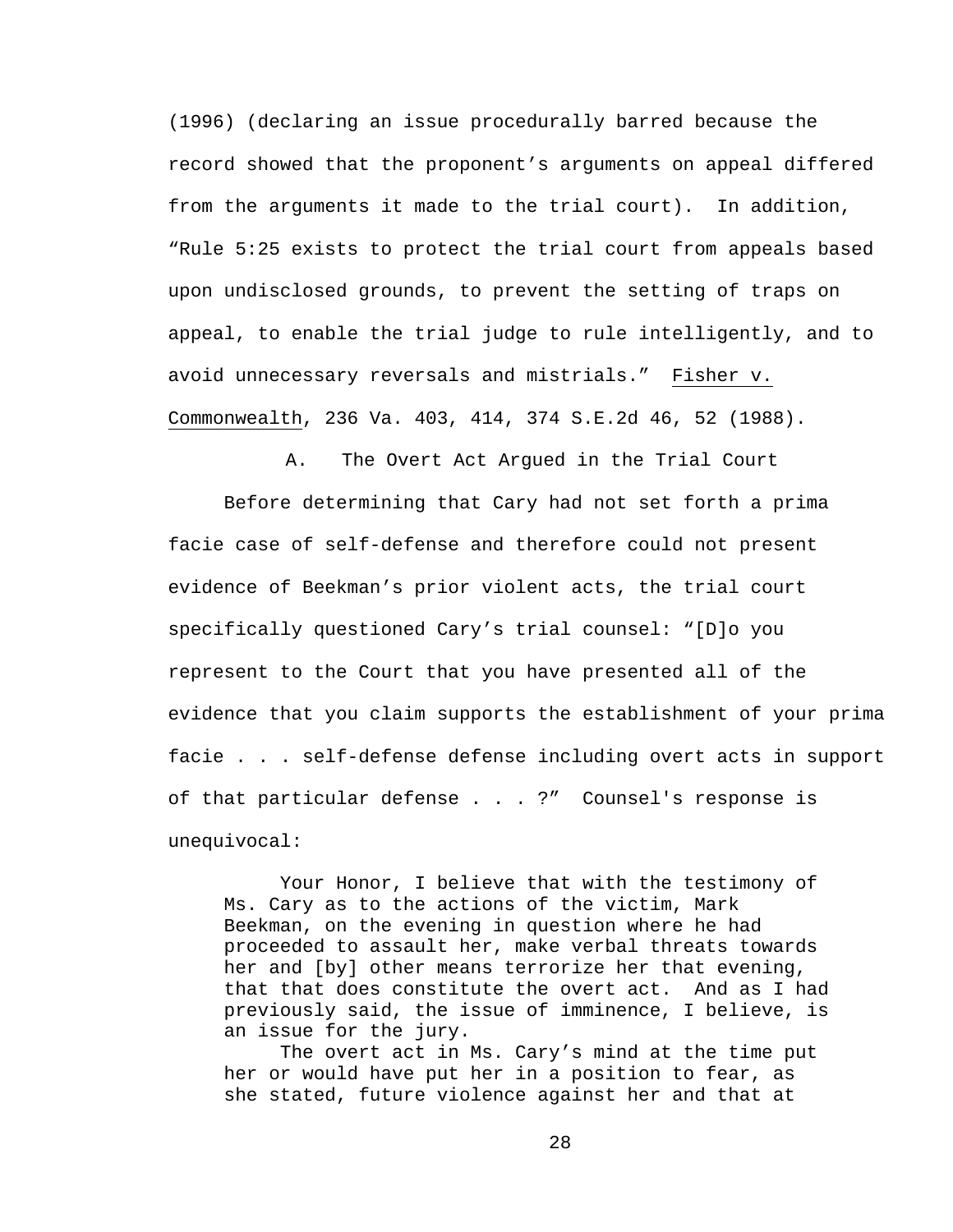the time her son had brought the gun from the room, she was still under that fear.

 Although the overt act may not have coincided or occurred concomitantly at the exact same moment as the possession of the weapon, it was fresh enough in her mind the actions that Mr. Beekman had taken against her as well as the verbal threats that he had made as to constitute an overt act for purposes [of a] selfdefense defense.

(Emphasis added). The Court immediately asked, "So then is the answer to my question yes?" Cary's attorney replied, "Yes."

 Cary's trial counsel never mentions in this direct exchange or anywhere else in the record that Beekman advancing toward Cary immediately prior to the shooting was the overt act of immediate peril creating an imminent danger to Cary that supports self-defense. Cary never made any argument regarding the self-defense or accidental self-defense instructions that differed from this argument. Indeed, counsel's statement here not only omits any contention that the decedent was moving toward Cary immediately prior to the shooting, but it actually negates that argument by admitting the alleged overt act "may not have coincided or occurred concomitantly" with the possession and firing of the gun. From this text, Cary's trial court argument of an overt act justifying self-defense does not include even a passing reference to Beekman's movement toward Cary immediately prior to the shooting. To the contrary, Cary's trial court argument is based on the totality of the decedent's prior acts both earlier that evening and on previous occasions.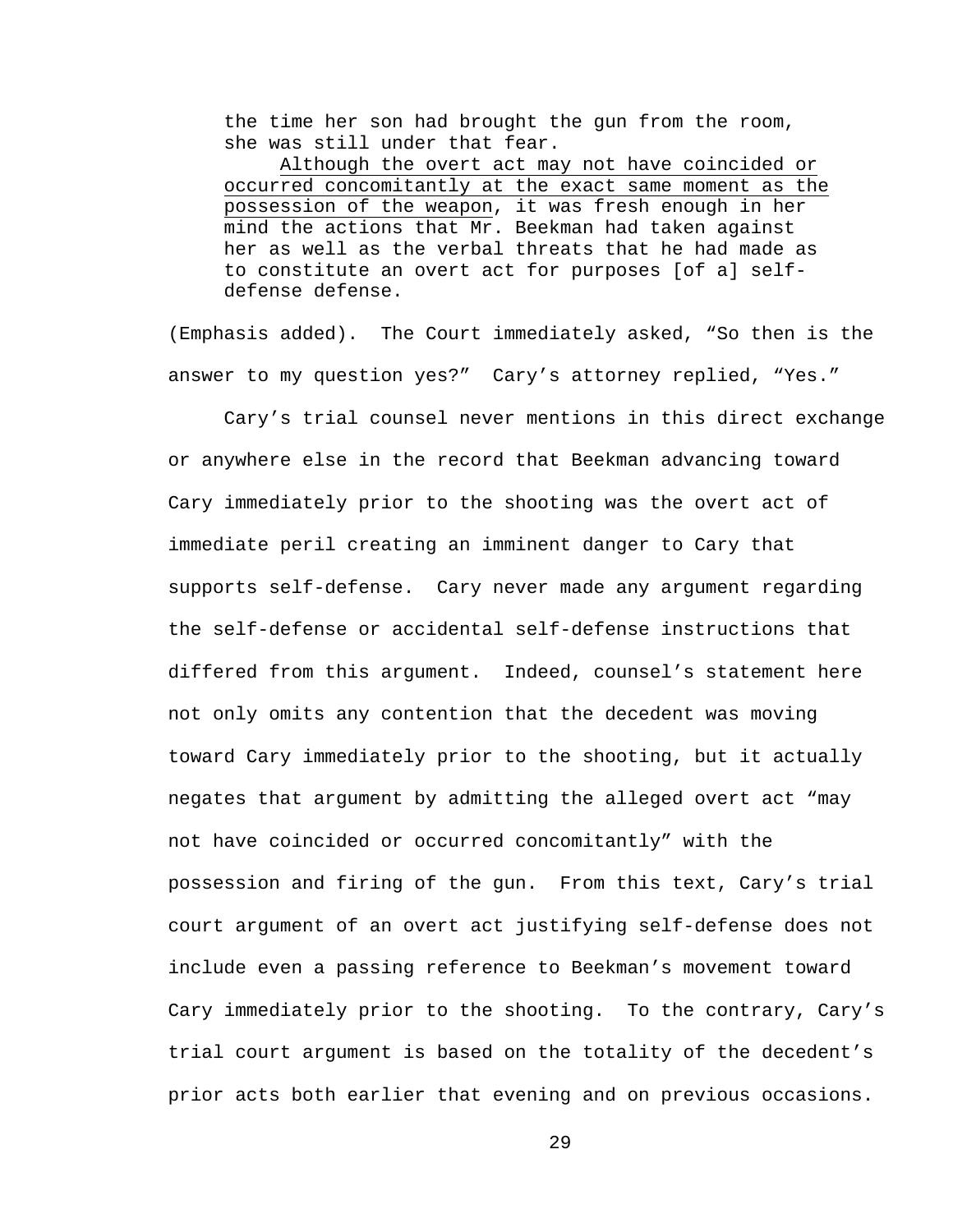Indeed, when defense counsel contended that Cary was entitled to instructions on self-defense and accidental selfdefense, she did so because:

while [Cary] was holding the gun in self-defense of herself, the victim returns to the room, is continuing to make threats to her which, based on her prior experience that evening, the assault coupled with the threats, she at that time believed herself to be in reasonable danger.

So I would submit the overt act, even though it did not occur concomitantly with the gun going off, occurred in a reasonable time which the jury could determine led Ms. Cary to believe that she was in imminent danger.

(Emphasis added). Once again, in arguing to the trial court that a sufficient overt act existed, Cary never argued that Beekman advanced toward her immediately prior to the shooting. Instead, Cary again represented that the opposite occurred because the overt act "did not occur concomitantly with the gun going off." (Emphasis added).

 In addition to defense counsel's own statements, which contradict the argument now made on appeal, the trial court transcripts reflect several instances in which the trial court attempted to clarify Cary's position and explain the basis for its holdings. For example, in reviewing the facts in the light most favorable to Cary on self-defense and accidental selfdefense, the trial court summarized her testimony:

[Cary] says that more conversation takes place, and then the gun goes off accidentally, clearly the gun goes off accidentally. She does not testify, does not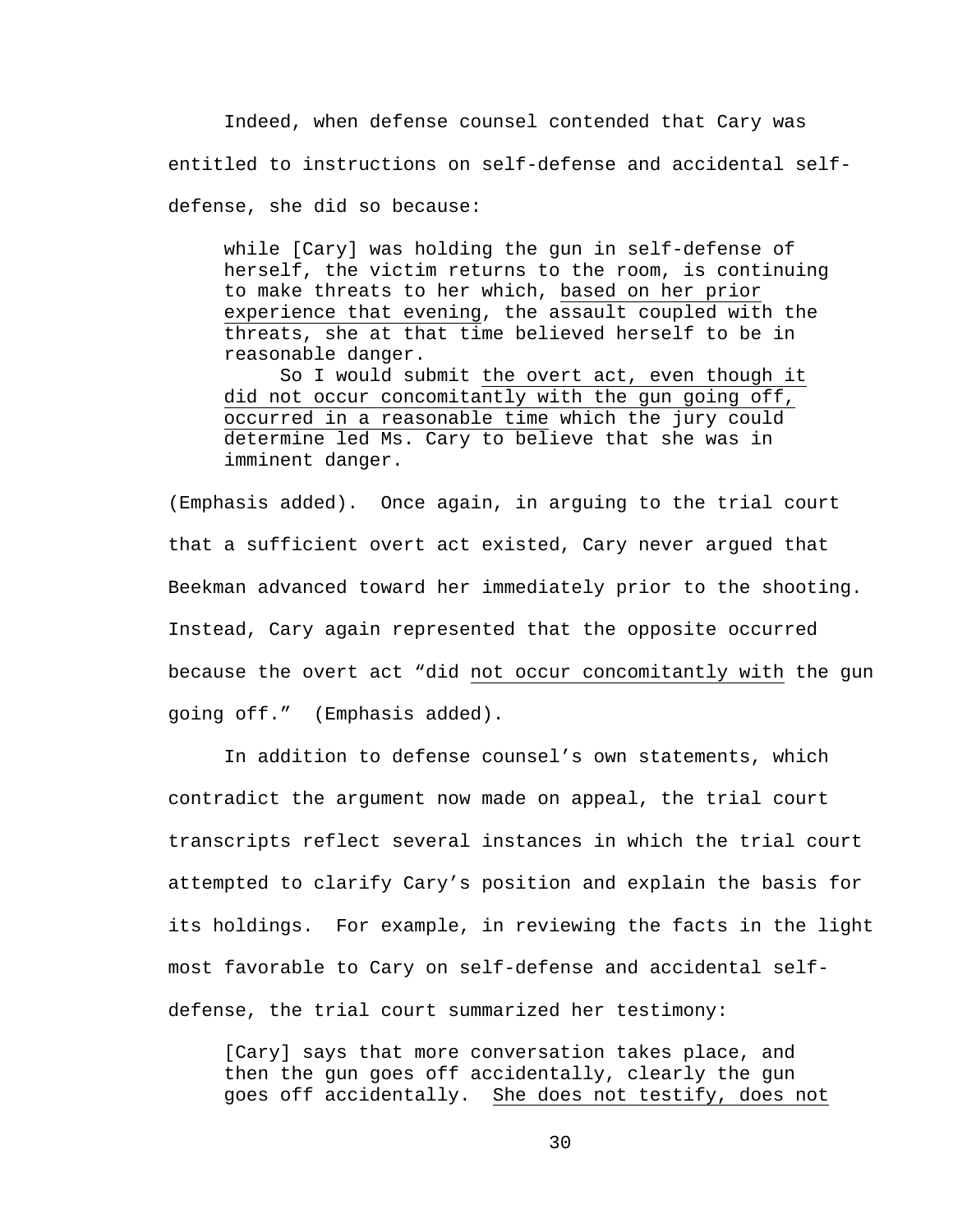suggest that she was using that weapon to repel any act or to prevent any act by the defendant at that moment in time. She was simply holding a gun that she believed to be empty, and that it accidentally discharged and struck him in the chest which ultimately resulted in his death.

. . . .

There is no claim that there was some struggle, that he was assaulting her, that she was repelling that force and that in the context of that this gun accidentally went off.

(Emphasis added). Similarly, after hearing Cary's later proffer

of testimony, the trial court stated:

[N]otwithstanding anything that's been said at this stage through the proffer is that the defendant clearly did not set forth any overt act on [the day of the shooting] or any basis upon which a viable case of self-defense could reasonably or rationally be considered in this case. . . . at the time of the event the defendant's and her son's testimony clearly state that there was no act of overt threat or violence toward the defendant at the time.

At no time during or after these statements from the bench did Cary object to the characterization of her arguments or contend to the trial court that the decedent's movements immediately prior to the shooting established the existence of an overt act justifying self-defense. Instead, the sole basis argued to the trial court at any time was that the overt act of imminent danger to Cary was the decedent's prior physical and verbal assaults.

The arguments now made by Cary, and adopted by the Court of Appeals and the majority opinion, were simply never made at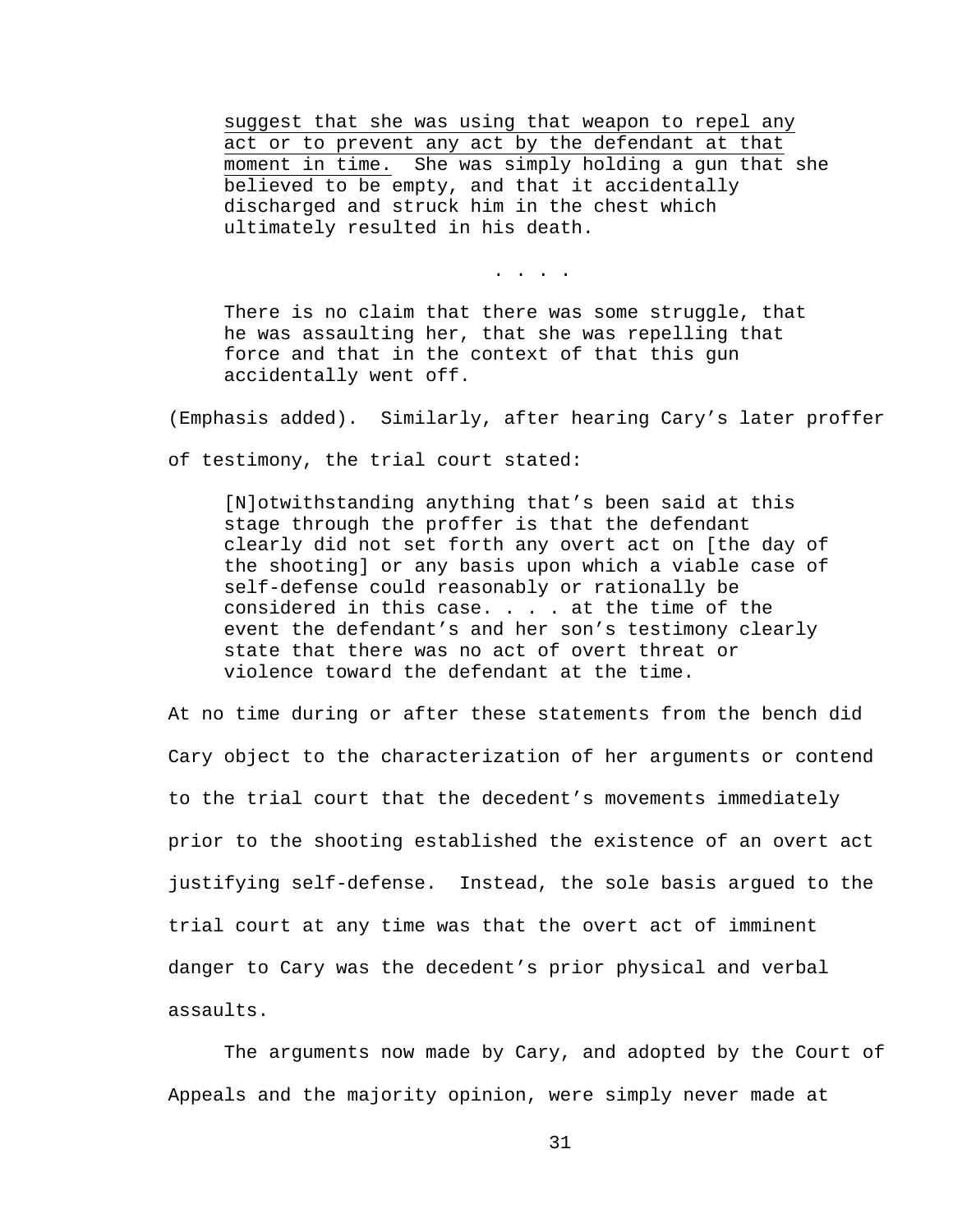trial. For example, nothing in Cary's proffered testimony supports the claim that the decedent committed the overt act she now argues justifies the self-defense claims. Her proffered testimony focuses on the decedent's prior acts against Cary, and date back to 1984, nearly twenty years prior to the shooting. After detailing these prior events, Cary's trial counsel asked Cary what she was "afraid of" when Beekman physically assaulted her earlier on the evening of the shooting. Cary's response was, "I was afraid that one day he would just take me out of this world because that almost like took me out of here being busted in the face and the glass and near the jugular vein." The events Cary recounts here as to what precipitated her fear on the evening of the shooting were all events that occurred on previous occasions. None of the proffered testimony contends Beekman was moving toward Cary to attack her immediately prior to the shooting, so as to put Cary in immediate fear of an imminent danger of bodily injury or death. $^2$ 

i<br>Li

 $2$  The record shows that prior to the shooting, Beekman used the bathroom, which was through the kitchen and down a hall away from the living room. The only entry or exit from the apartment was a single door in the living room where Cary was sitting. Thus, Beekman had to re-enter the living room where Cary was sitting at the time of the shooting in order to exit the apartment. Beekman could not have fulfilled Cary's request to leave without re-entering the living room in order to reach the apartment's only door.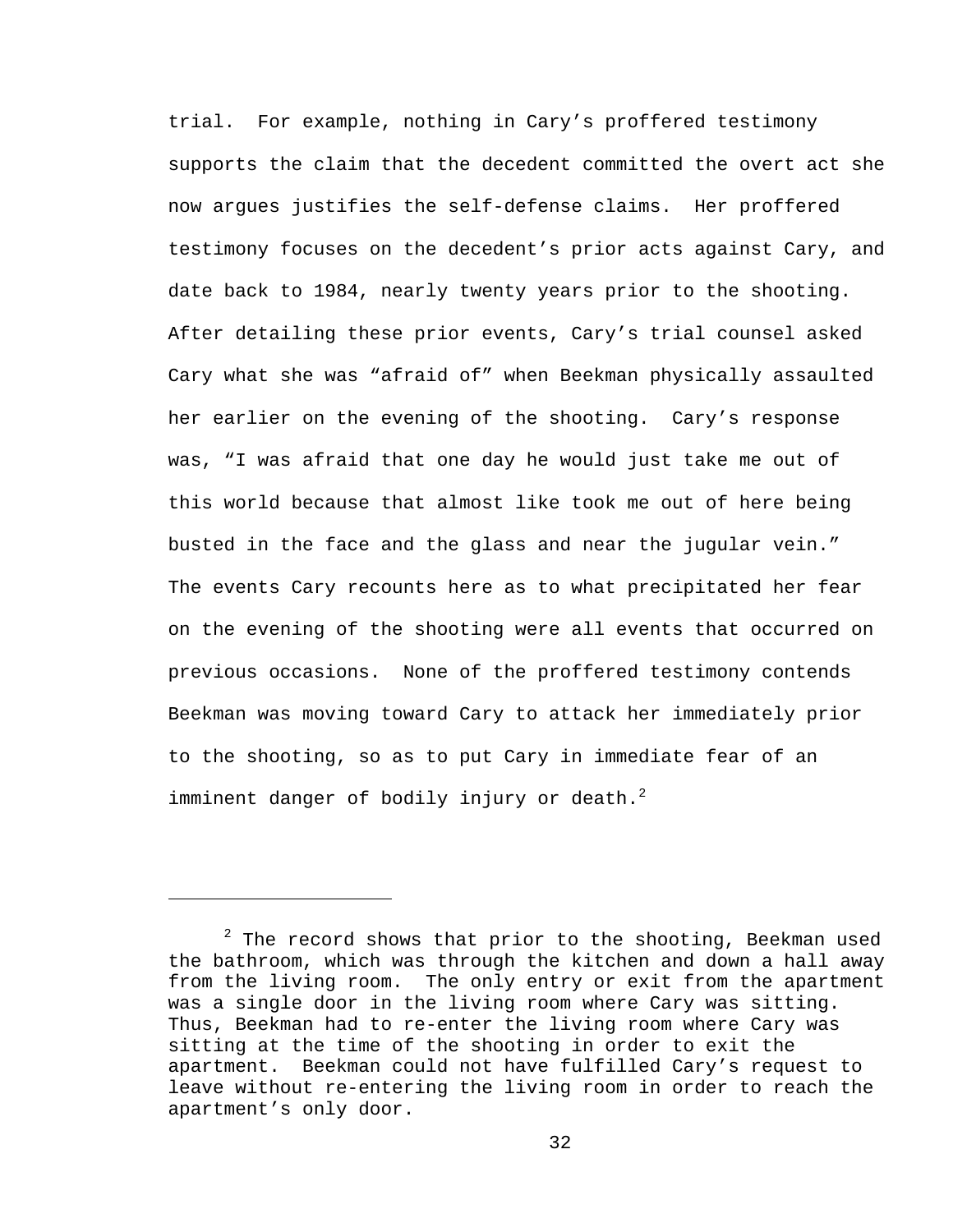Because the record clearly shows that Cary did not argue to the trial court that the decedent's alleged movement toward her immediately prior to the shooting was the overt act that placed her in imminent danger of immediate harm, Rule 5:25 bars Cary from making this argument on appeal as an after-the-fact basis to justify the self-defense claims. Based on the record, the trial court correctly held that Cary failed to establish the existence of an overt act under Sands, and therefore no basis existed to warrant any of the self-defense claims. As such, the trial court properly denied Cary's request to introduce evidence of Beekman's past violent conduct and properly refused Cary's proposed jury instructions relating to self-defense and accidental self-defense. The Court of Appeals erred in holding to the contrary.

B. The Majority's Reliance on Jimenez v. Commonwealth

The majority opinion summarily dispenses with the Commonwealth's argument that Cary procedurally defaulted her argument as to the overt act of self-defense by citing our decision in Jimenez v. Commonwealth, 241 Va. 244, 250, 402 S.E.2d 678, 681 (1991), for the first time in these proceedings. The majority does so in support of its holding that "Cary's proffer of a correct instruction on the defense of self-defense is sufficient to preserve for appeal the question whether the trial court erred in refusing that instruction." Upon review of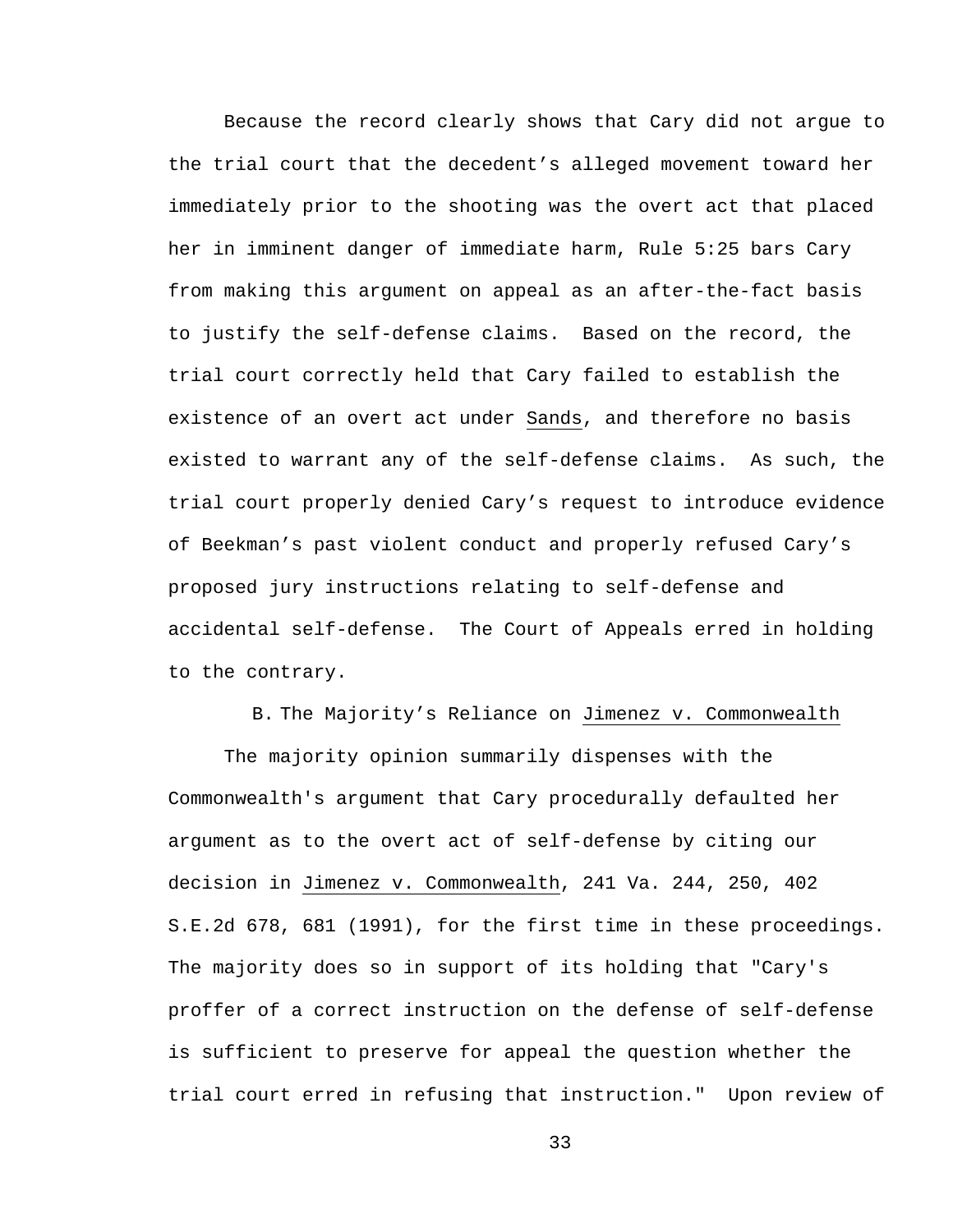Jimenez and other decisions of this Court cited therein, I cannot agree that those decisions apply in this case.

In Jimenez, the defendant was indicted for a violation of Code § 18.2-200.1, which provides, in pertinent part, that a defendant may be guilty of larceny if he "obtain[s] from another an advance of money, . . . with fraudulent intent, upon a promise to perform construction" and fails either to perform the service or return the advance "within fifteen days of a request to do so sent by certified mail . . . ." Id. at 247, 402 S.E.2d at 679. The trial court failed to instruct the jury that a necessary element of the offense that the Commonwealth must prove is that the defendant must have received a written request. The Commonwealth provided no evidence of such a request, but the defendant failed to object to the trial court's incomplete instruction. This Court determined that the ends of justice exception to Rule 5:25 applied because the jury was not instructed as to a material element of the offense charged. Id. at 248, 251, 401 S.E.2d at 679, 681-82. We held that

[t]he granted instruction omitted some essential elements of the offense. Likewise, no evidence was produced relating to those elements. [The defendant], therefore, was convicted of a non-offense.

Id. at 251, 401 S.E.2d at 681. In reaching our holding in Jimenez, we reviewed our prior decisions in Ball v. Commonwealth, 221 Va. 754, 273 S.E.2d 790 (1981), Bryant v.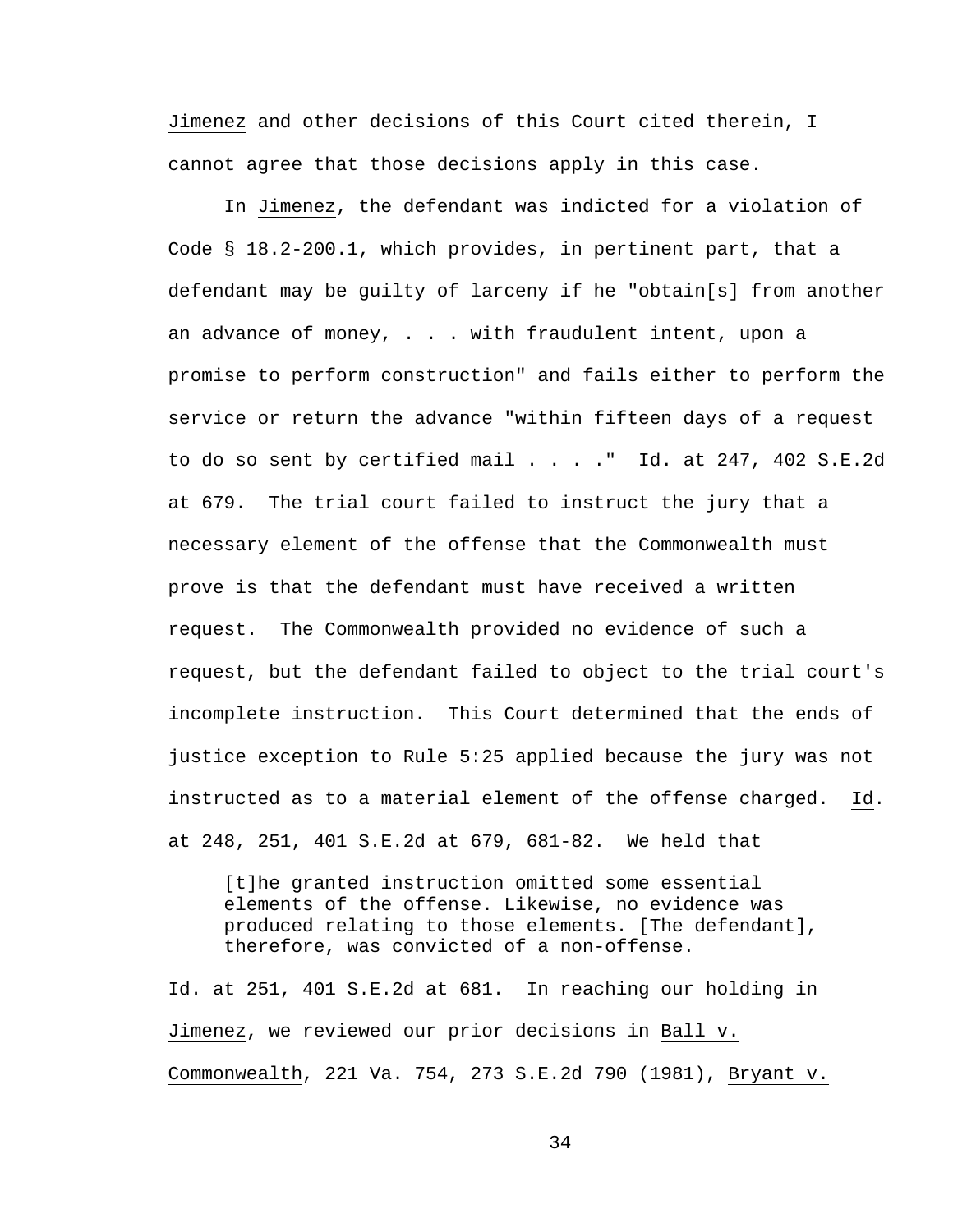Commonwealth, 216 Va. 390, 219 S.E.2d 669 (1975) (per curiam), and Whaley v. Commonwealth, 214 Va. 353, 200 S.E.2d 556 (1973). Like Jimenez, each of these cases was decided on facts and in a procedural posture dissimilar to the case at bar.

In Ball, the defendant was convicted on an indictment for capital murder under former Code § 18.2-31(d) (Supp. 1979): "[t]he willful, deliberate and premeditated killing of any person in the commission of robbery while armed with a deadly weapon." The evidence adduced at trial, however, showed that the defendant never consummated the robbery. Thus, the store manager was mortally wounded when he tried to wrest the gun from the defendant during the commission of an attempted robbery, not robbery as charged in the indictment. Id. at 756, 273 S.E.2d at 791. The defendant failed to object to the capital murder instruction as unsupported by the evidence, but we applied the ends of justice exception finding, as we did later in Jimenez, that the defendant in Ball had been "convicted of a crime of which under the evidence he could not properly be found guilty." Id. at 758-59, 273 S.E.2d at 793.

In Bryant, the defendant was convicted of rape and argued as his only defense, the consent of the prosecutrix. The trial court, however, refused the defendant's proffered instruction on consent as a defense and never instructed the jury that lack of consent was an element of the crime charged. Id. at 391-92, 219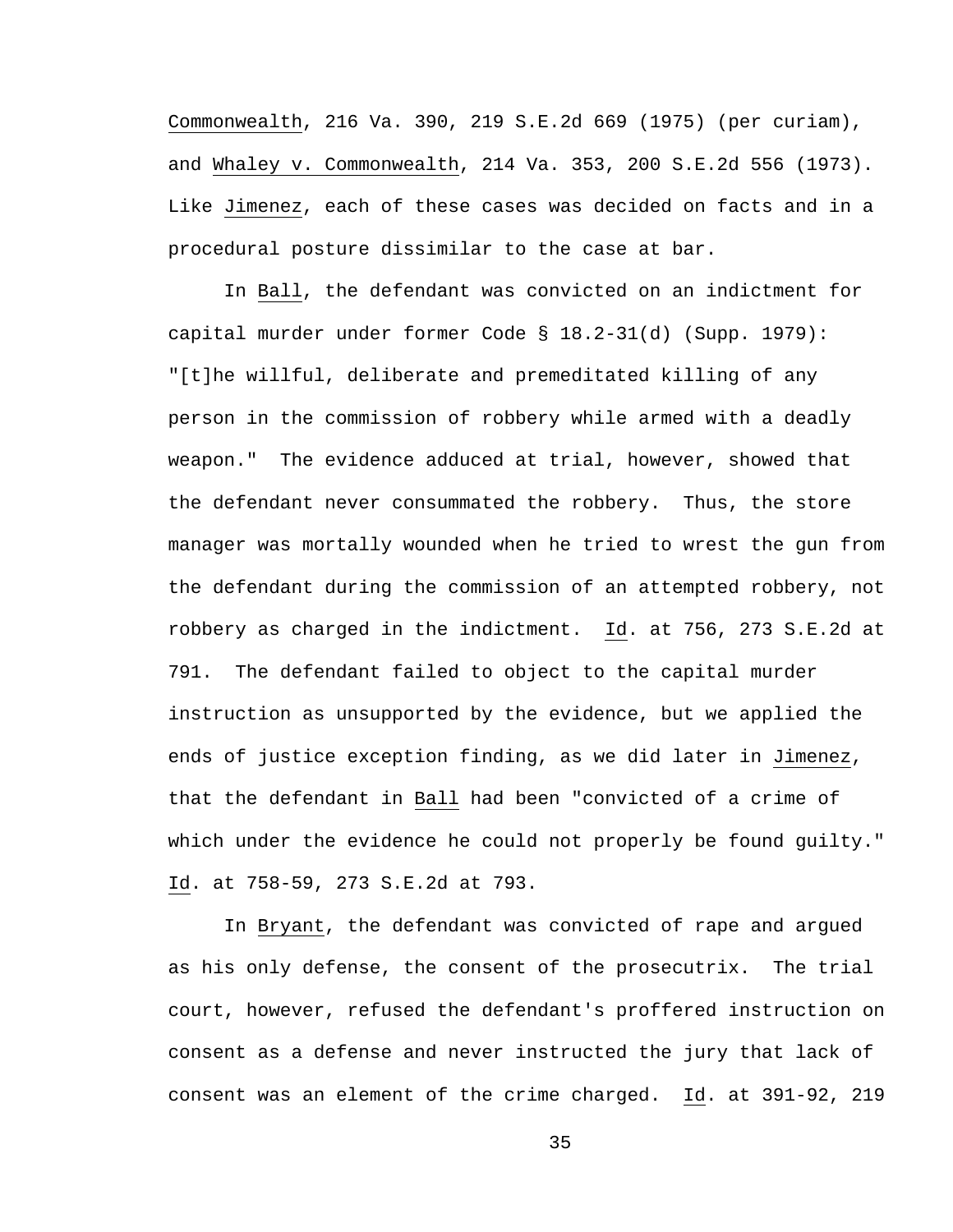S.E.2d at 670-71. On appeal, we noted that the evidence was by no means conclusive of the defendant's guilt, and we determined that while the "trial court [was] not required to amend or correct an erroneous instruction, . . . it [was] reversible error for the trial court to refuse a defective instruction" which "was crucial to [the defendant's] sole defense." Id. at 393, 219 S.E.2d at 671. Instead, the trial court should have "correct[ed] it and giv[en] it in the proper form" because "[a] jury should . . . [be] sufficiently informed [of the elements of a crime required for a conviction]." Id. at 393, 219 S.E.2d at 671-72.

In Whaley, the defendant was convicted of rape. 214 Va. at 354, 200 S.E.2d at 557. He offered an instruction to the trial court that included the presumption of innocence, but the trial court rejected the instruction. Id. at 355, 200 S.E.2d at 558. The jury was never instructed on the presumption of innocence. Id. Citing prior decisions of this Court, we agreed that "the accused is entitled to an instruction on the presumption of innocence, and it is reversible error for the trial court to refuse such an instruction when requested." Id. at 355- 56, 200 S.E.2d at 558 (citations omitted). As such, we determined that the presumption is a "principle of law . . . materially vital to [the criminal] defendant, [and]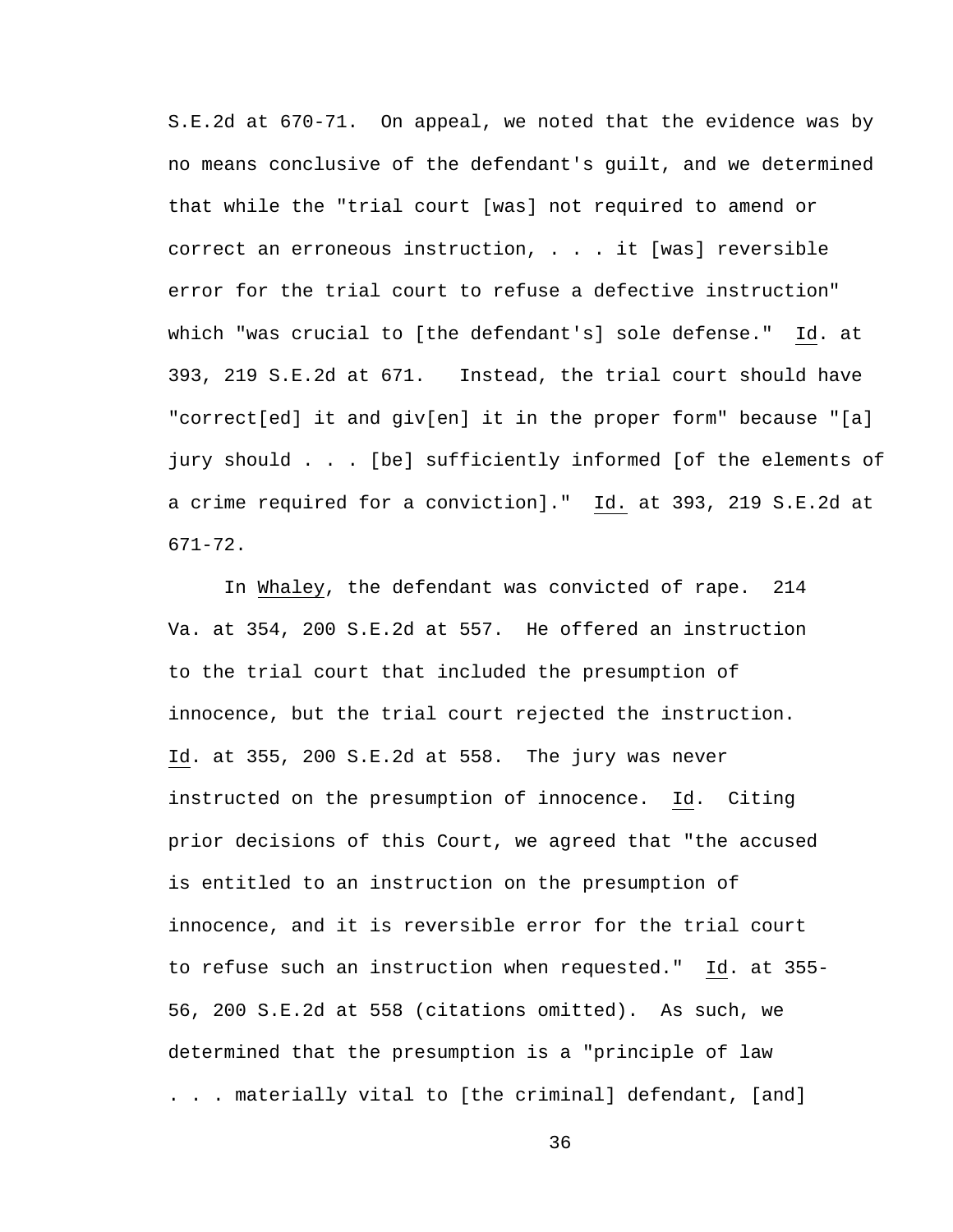it [was] reversible error for the trial court to refuse a defective instruction instead of correcting it and giving it in the proper form." Id. at 355-56, 200 S.E.2d at 558.

The case at bar, however, bears little similarity to Jimenez or the other cases. Unlike Ball and Jimenez, the Commonwealth here met its burden of proof on all the elements of the indicted offense. The trial court instructed the jury on the necessary elements of the crime and did not permit conviction for a non-offense.

 Unlike the defendants in Bryant and Whaley, Cary did not offer an incorrect instruction that the trial court had a duty to correct. Cary simply failed to argue to the trial court the necessary basis of an overt act for her self-defense claims that she later advanced for the first time on appeal. Moreover, in distinction from Jimenez and the other cited cases, Cary did not just make a different argument on appeal, but her argument at trial contradicts her appellate claim. At risk of again repeating the saga, Cary argued at trial that the overt act was the history of Beekman's prior threats and assaults, which she admitted did not occur "concomitantly" with the shooting. Yet on appeal the overt act transmutes to an onrushing Beekman about to bludgeon Cary, necessitating her shot in selfdefense. Neither Jimenez nor any of the other cases turned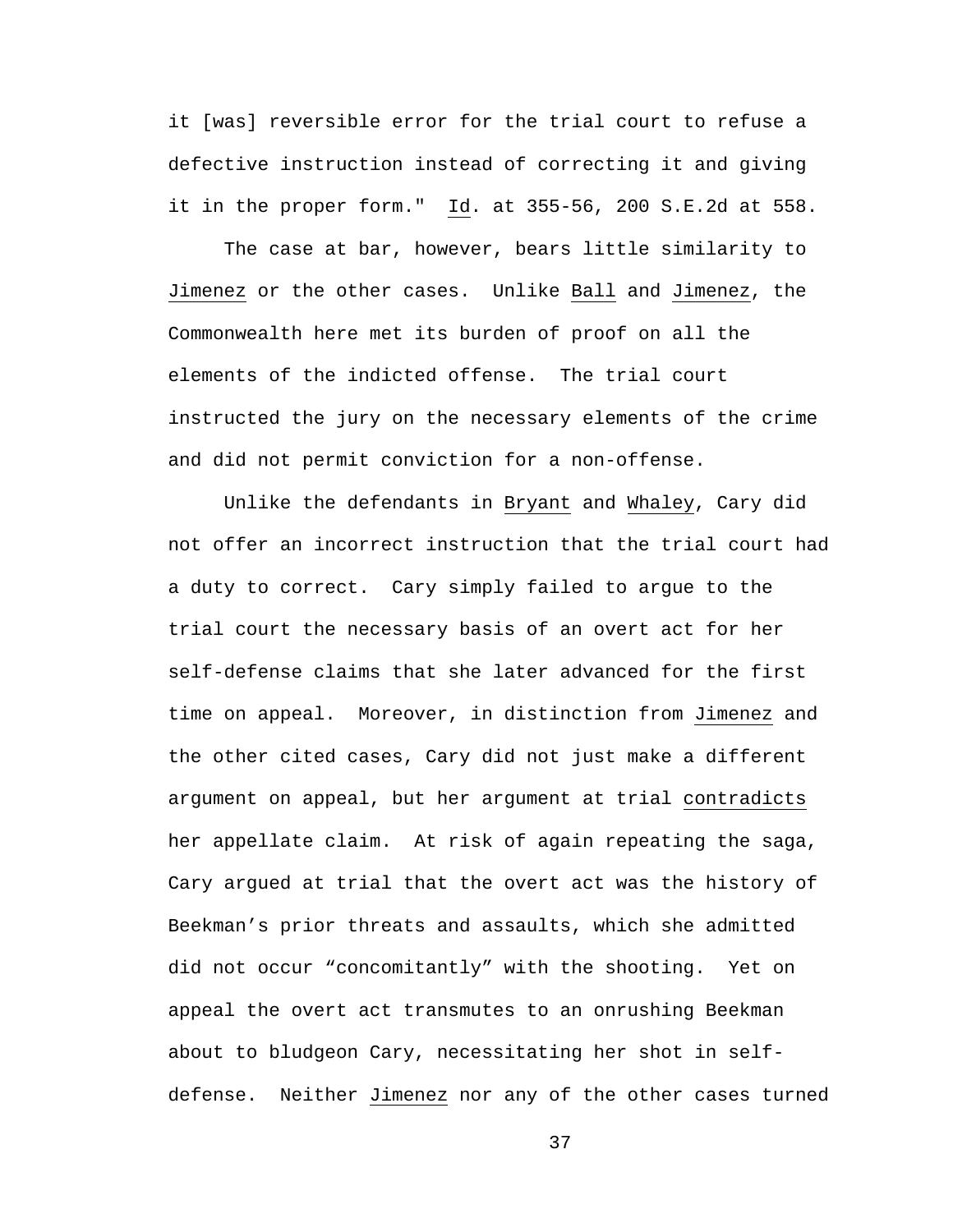on such a diametrically different argument birthed between trial and appeal, nor do they contain a trial court argument that negates the argument later made on appeal.

Cary never argued in the Court of Appeals or to this Court that the ends of justice exception to Rules 5A:18 or 5:25 should apply as was the case in Jimenez and Ball. And the Court of Appeals never referenced Rules 5A:18 or 5:25 regarding this issue. There is no basis to do so now.

 A careful reading of the trial court record shows that the "overt act" Cary argued to that court was wholly different from that now argued on appeal. After thorough review of Cary's arguments in the trial court, her testimony at trial, and even Cary's briefs to the Court of Appeals, I conclude Rule 5:25 bars Cary from arguing on appeal that Beekman's alleged movement toward her at the time of the shooting was the overt act justifying her action as self-defense. Jimenez cannot operate to recreate Cary's self-defense claims argument on appeal. The Court of Appeals thus erred in reversing the judgment of the trial court based upon Cary's new appellate argument.

II. THE OTHER CONTESTED INSTRUCTIONS

In view of the majority opinion's disposition of the selfdefense claims, it does not address the Commonwealth's fourth and fifth assignments of error: that the Court of Appeals erred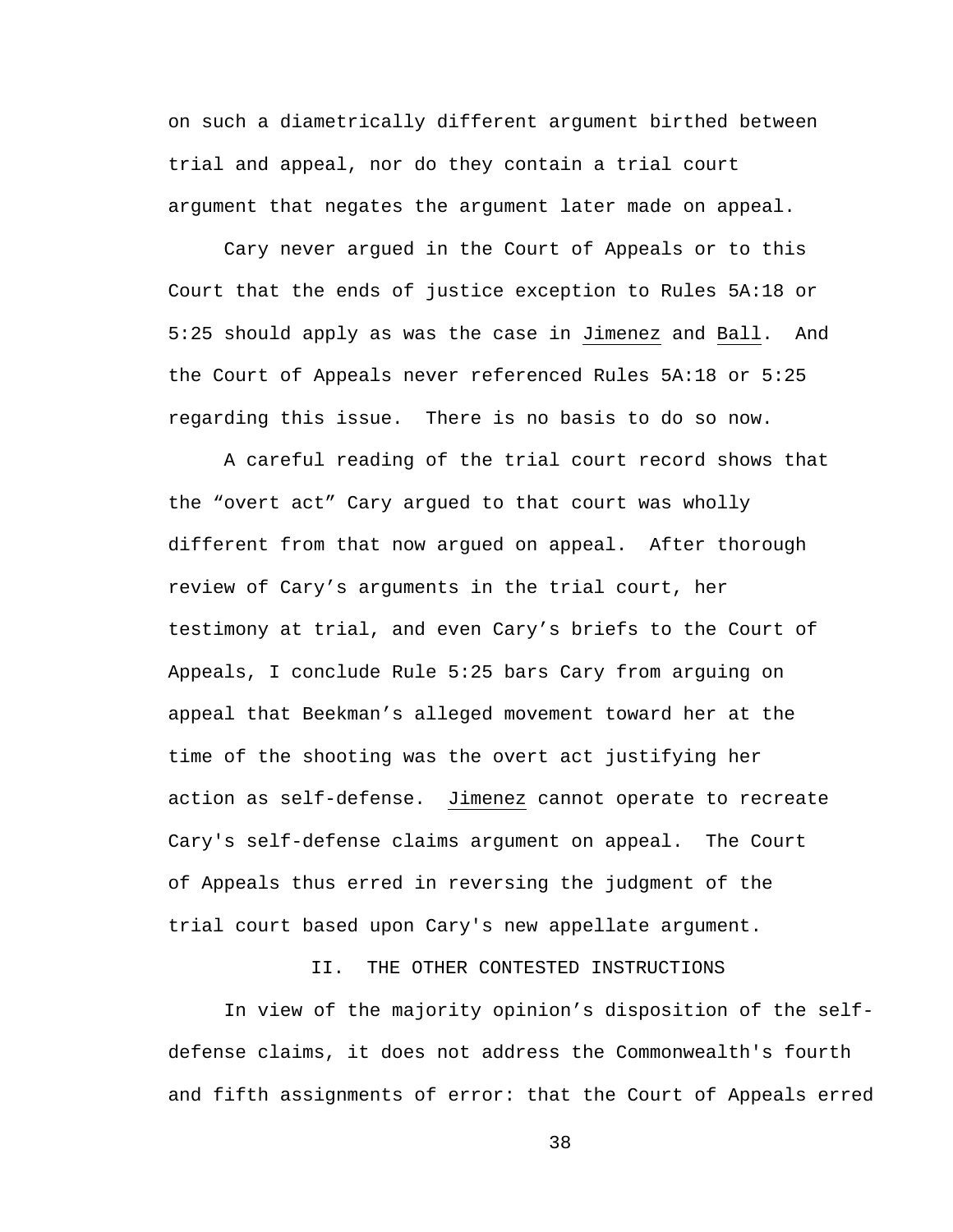in holding that (1) the jury should have been instructed about Cary's right to arm, and (2) the failure to instruct on voluntary manslaughter was not harmless. As I believe the Court of Appeals erred as to the self-defense claims, I address these other assignments of error. I find that the trial court did not err in either circumstance and would reverse the judgment of the Court of Appeals on both points.

A. Right to Arm Instruction

 On appeal, the Court of Appeals determined that the evidence adduced at trial supported a finding that Cary obtained the firearm she used to shoot Beekman

in preparation for a future deadly attack by the victim at three discreet [sic] times  $-$  [(1)] when she first purchased the firearm; [(2)] when she snatched it from her son's hands while the victim was in the bathroom and kept it by her side rather than hiding it or returning it to its place in her room; and [(3)] when she picked it up off the couch and pointed it at the victim as he again advanced toward her where she sat on the couch.

 The first reason articulated by the Court of Appeals, at the time of purchase, is directly contradicted by Cary's trial testimony and is without any support in the record. Cary never argued at trial that she obtained the weapon because she needed it as protection from Beekman. To the contrary, she testified that she purchased the weapon because of a general need to protect her children and her home because "[t]here were people in the neighborhood breaking into people's houses." Cary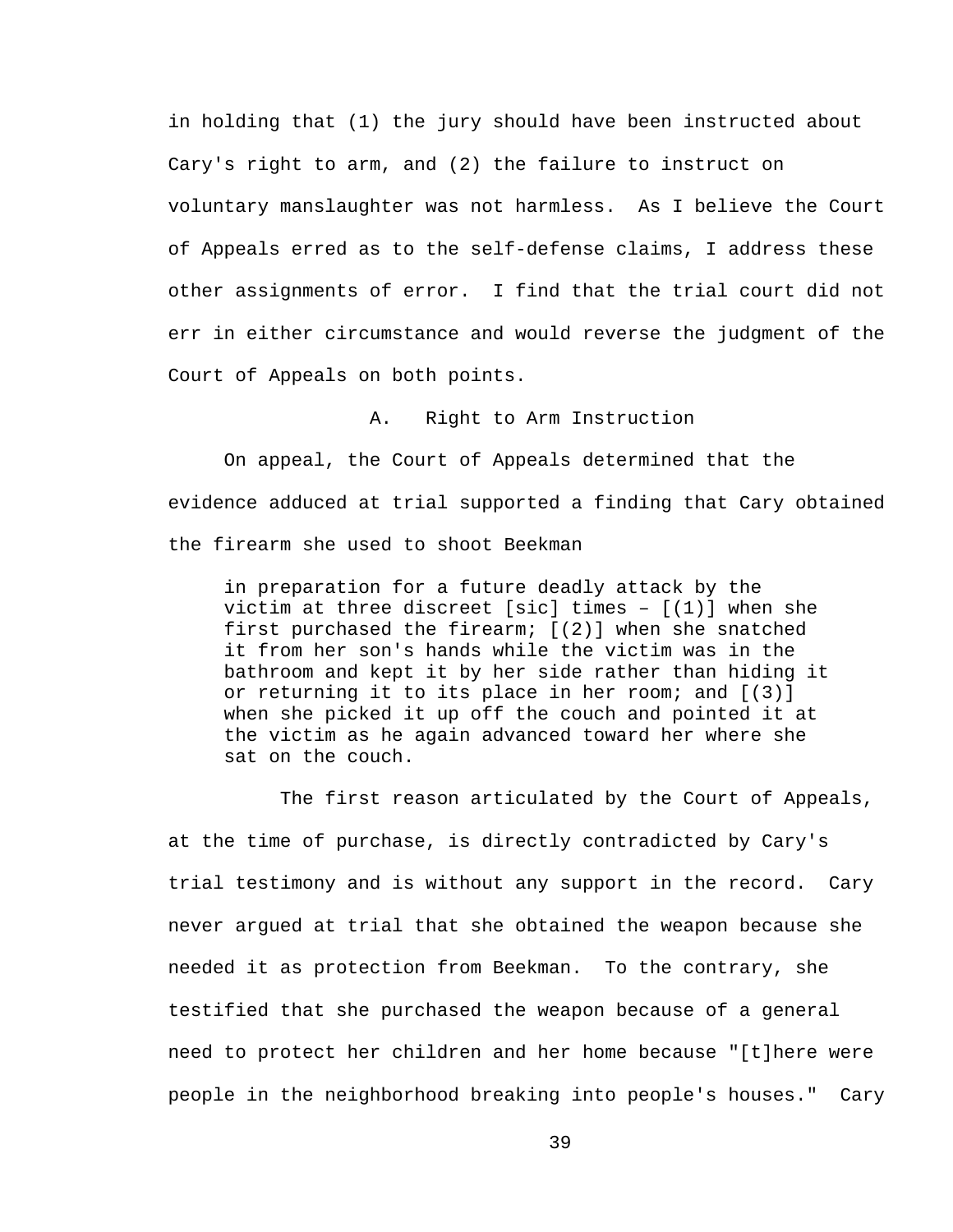testified that she purchased bullets, but "[n]ot for no real intended purposes."

The Court of Appeals conjured that this testimony of generalized need "does not preclude the conclusion that [Cary] intended to protect [her family], at least in part, from the victim." But our duty to examine the evidence in the light most favorable to Cary does not permit us to construct arguments that she did not raise at trial. Rule 5:25. Furthermore, this Court has consistently held that a right to arm instruction is correctly given only when the threat to the defendant's life is specific and nearly contemporaneous with the defendant's action in arming himself. See, e.g., Jones v. Commonwealth, 187 Va. 133, 143-44, 45 S.E.2d 908, 912 (1948) (After defendant was severely beaten by decedent, and decedent threatened that "he would kill the defendant that day" defendant returned home and waited with a pistol.). There simply was no evidence in the record to support a finding that Cary armed herself by purchasing the firearm in order to protect herself from Beekman.

Furthermore, a careful review of the record reveals that that the second and third instances the Court of Appeals recited to support an instruction that Cary armed herself "in preparation for a future deadly attack" by Beekman, were never mentioned by any party at trial or on appeal, and first came to pass when written by the Court of Appeals. While Cary did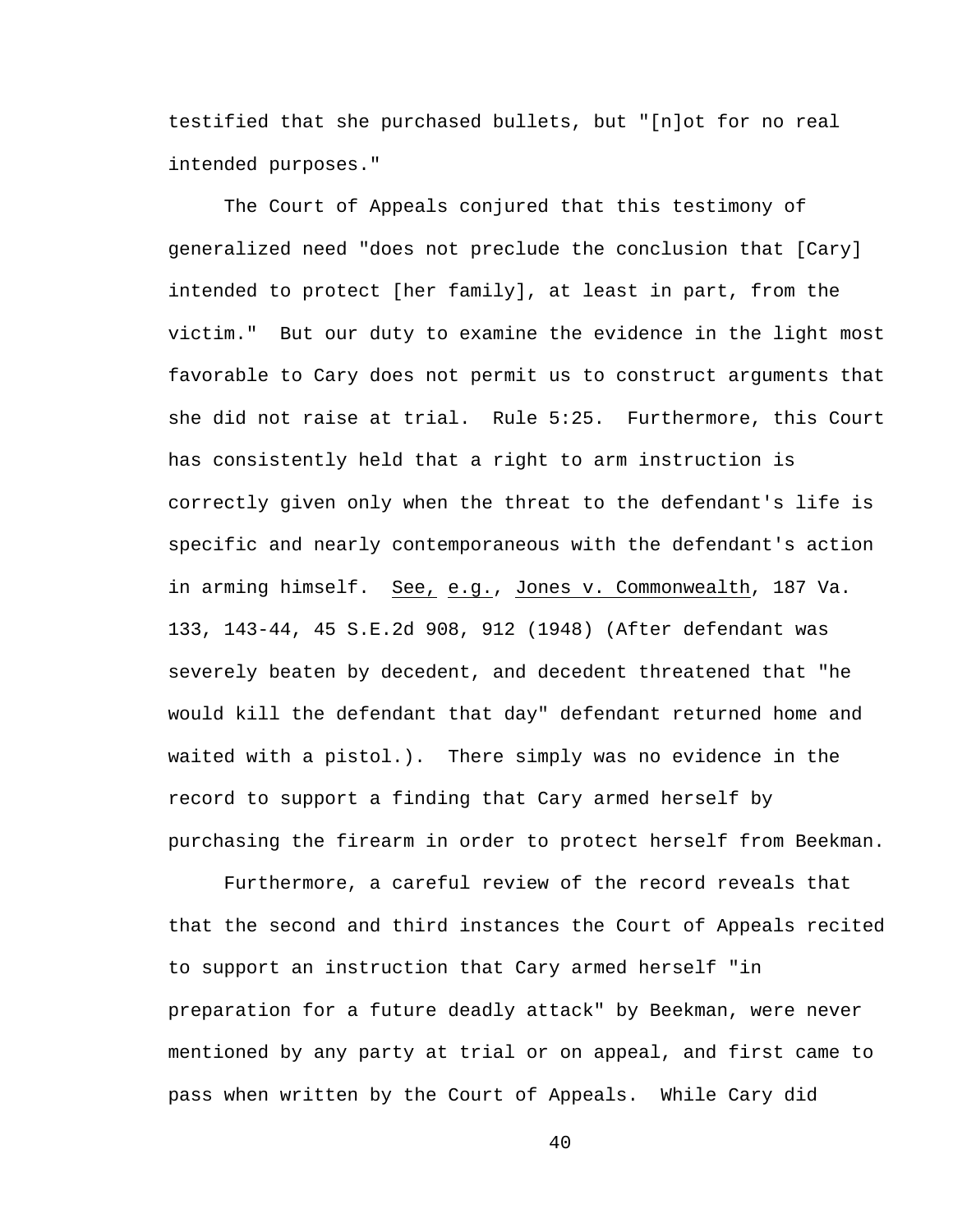testify that she took the gun away from her son, she said that she did so, not because she needed to arm herself against aggression by Beekman, but "because [she] didn't want nobody to get hurt or harmed." Cary then removed the magazine from the gun as an extra precaution "so that nobody would get hurt nowhere." There is no evidence anywhere in the record to support the Court of Appeals' determination that Cary took the gun from her son in order to arm herself against Beekman. In addition, Cary testified that she pointed the gun at Beekman in order to scare him and force him to leave. She never testified that she drew the gun to protect herself from him as he advanced toward her or argued she was entitled to a right to arm instruction on that basis.

In Boggs v. Commonwealth, 199 Va. 478, 100 S.E.2d 766 (1957), the defendant argued on appeal that the trial court had erred in refusing his requested instruction on the right to arm. Id. at 488-89, 100 S.E.2d at 774. While admitting that the evidence in that case may have supported a theory that the defendant armed himself in anticipation of an attack by the victim, we noted that according to the record,

[the defendant] denied that he armed himself because he apprehended trouble from [the victim] and denied that he was carrying his pistol for any such reason. He cannot now complain of the refusal of the instruction which is predicated upon the fact that he anticipated trouble from [the victim].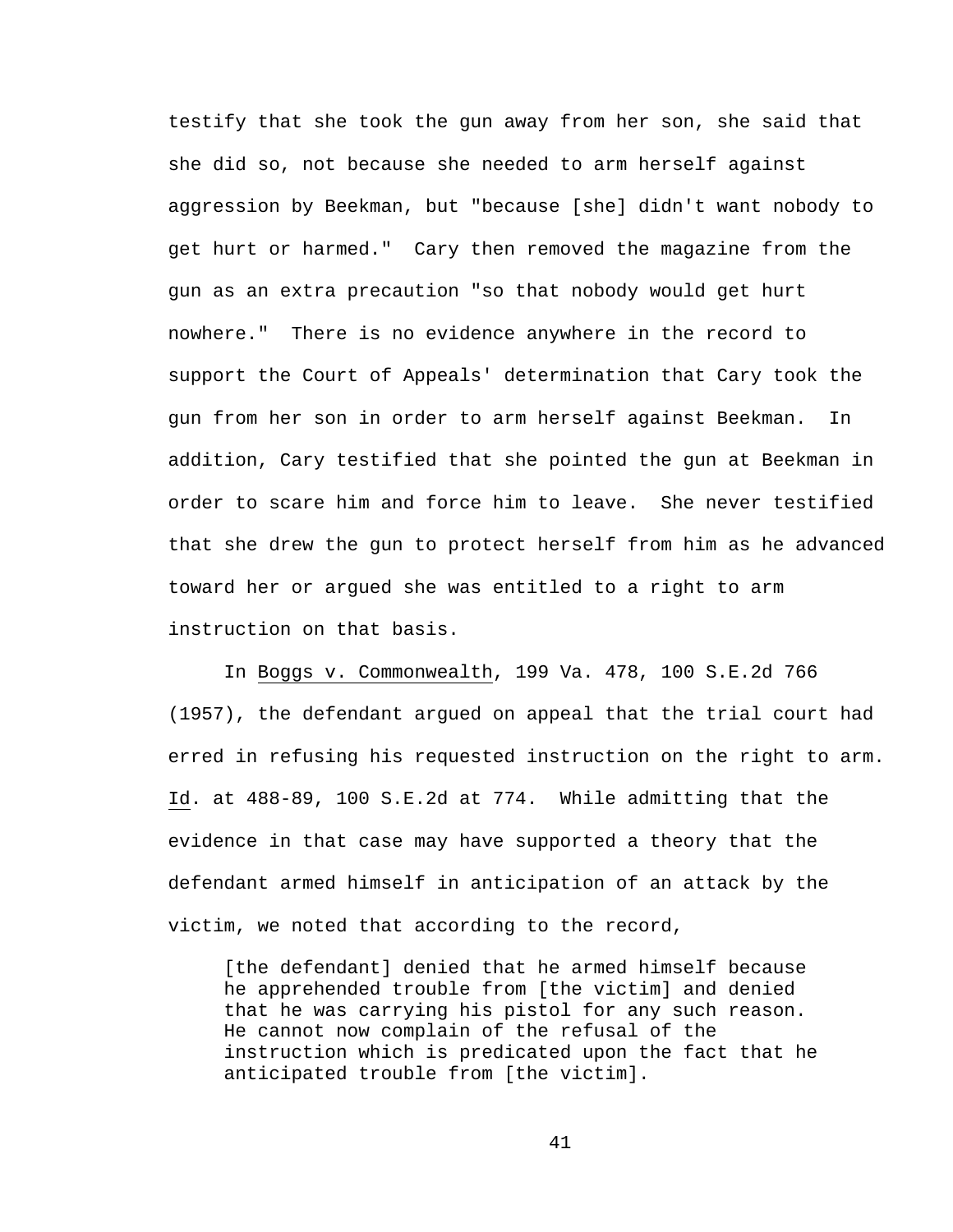Id. at 489, 100 S.E.2d at 774.

The Court of Appeals thus erred in determining Cary was entitled to a jury instruction on the right to arm because the record does not support any of the reasons cited.

B. Right to Threaten Force Instruction

Coupled with its analysis regarding Cary's right to a jury instruction on the right to arm in self-defense, the Court of Appeals held sua sponte that Cary "was entitled to an instruction indicating that the right of self-defense justified her merely threatening to use such force." In so doing, the Court of Appeals opined that while Cary's "proffered selfdefense instruction did not cover this theory, her proffered right to arm instruction did."

This part of the judgment of the Court of Appeals violates the principles embodied in that Court's Rule 5A:18 and this Court's Rule 5:25 by again deciding an issue not properly preserved at trial. It also disregards the plain language of the right to arm instruction and wrongly conflates the distinct concepts of self-defense and right to arm. As detailed in the earlier discussion of Rule 5:25's applicability to the determination of an overt act, Rule 5A:18 and 5:25 prevent appellate courts from deciding issues that a party does not properly preserve during the trial court proceeding.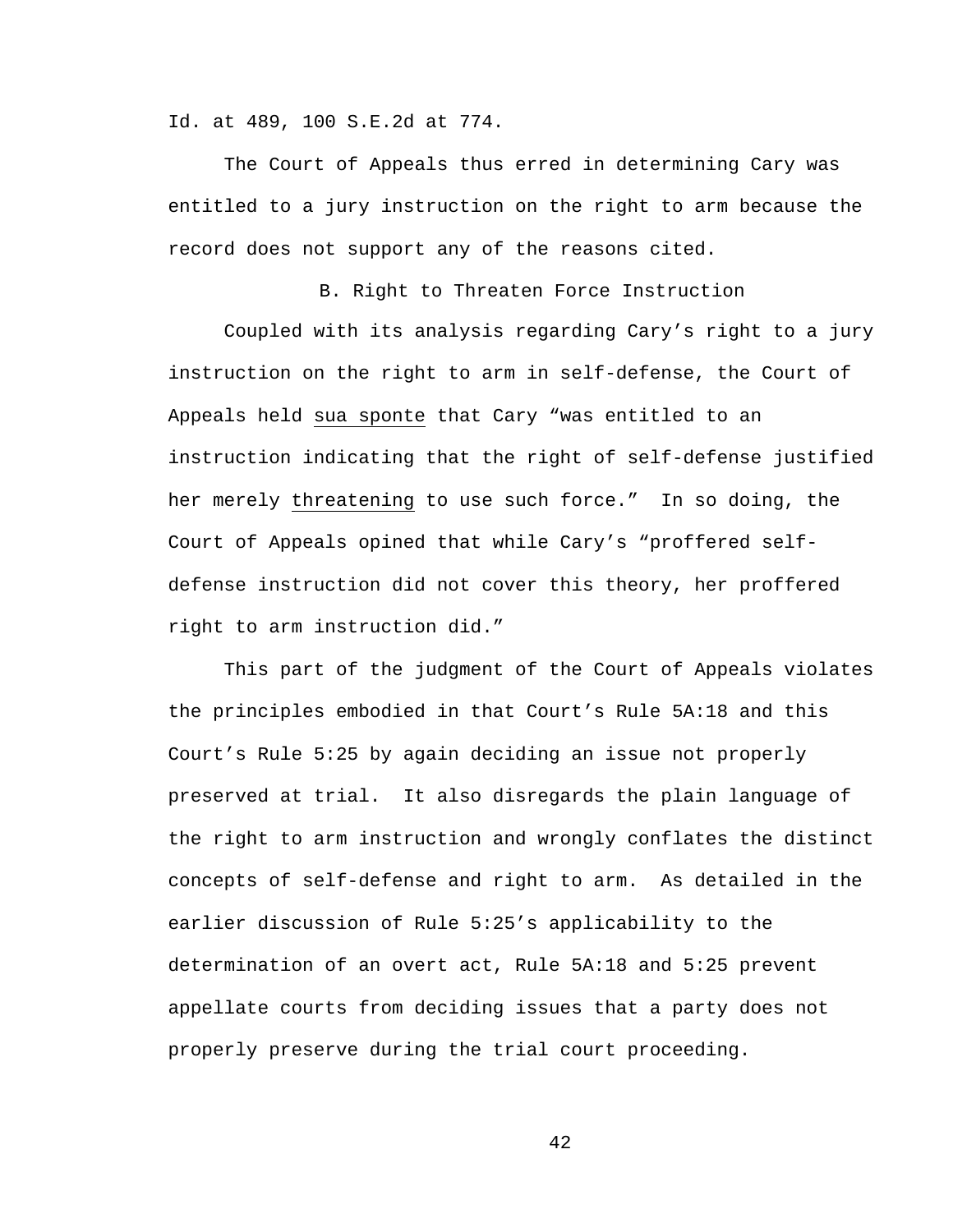Cary did not argue to either the trial court or the Court of Appeals that she was entitled to a jury instruction on the right to threaten force in self-defense. As such, this issue was not before the Court of Appeals.

Moreover, the Court of Appeals erred in finding that the issue had been preserved because Cary did proffer a jury instruction regarding the right to arm. The plain language of the proffered right to arm instruction states:

A person who reasonably believes that another intends to attack her for the purpose of killing her or doing her serious bodily harm has a right to arm herself for her own necessary protection. In such a case no inference of malice can be drawn from the fact that she armed herself.

Nothing in this language addresses a right to threaten use of force. The concepts are separate principles of law, and by arguing a right to arm, Cary did not argue a right to threaten use of force.

Consequently, the Court of Appeals erred in holding that Cary was entitled to a jury instruction on the right to threaten force.

C. Voluntary Manslaughter Instruction

 At trial, the jury was instructed on first-degree murder, second-degree murder, and involuntary manslaughter. On appeal to the Court of Appeals, Cary argued that the trial court erred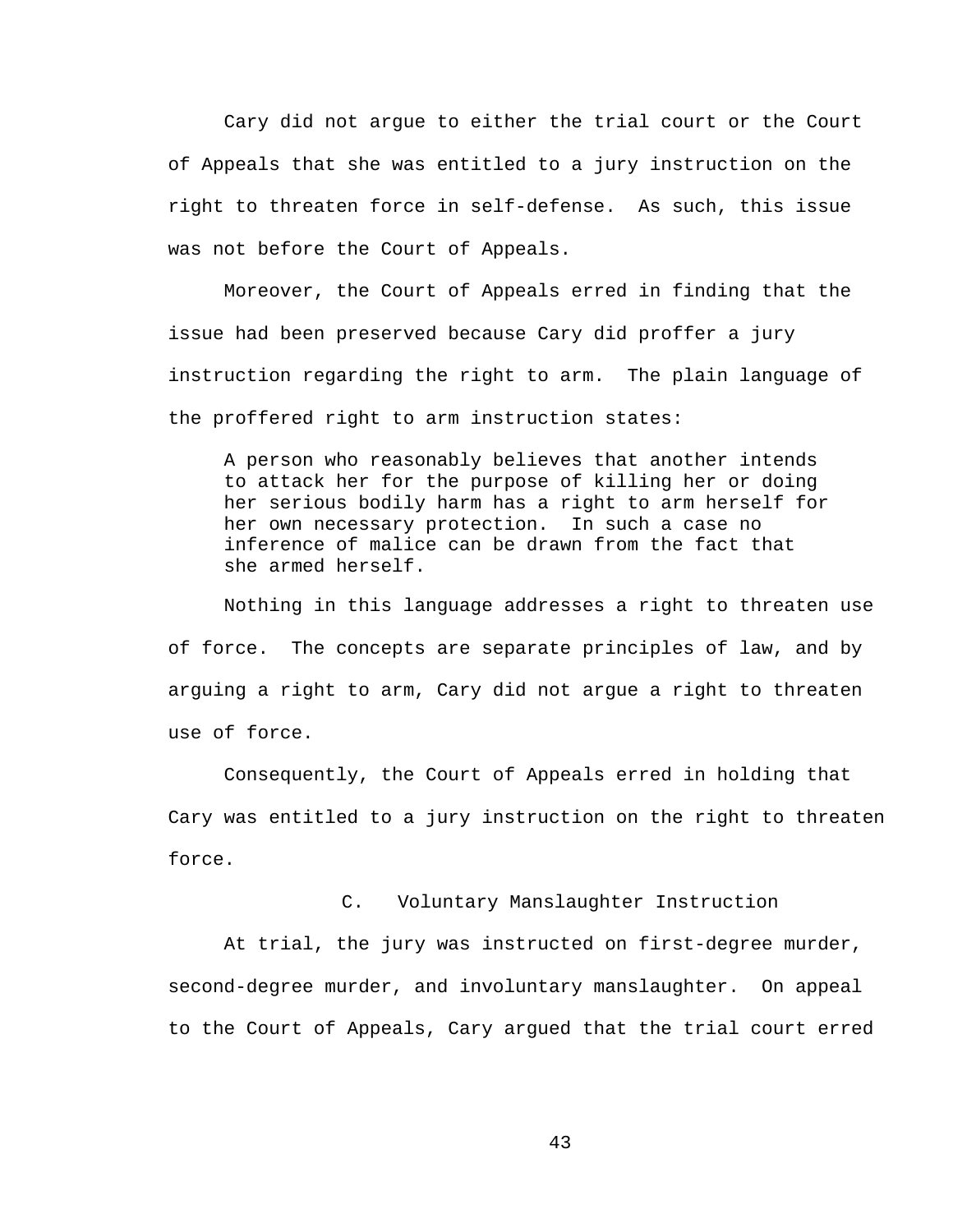in denying her proffered instruction on voluntary manslaughter. The Court of Appeals ultimately agreed with Cary, but noted:

under ordinary circumstances, the jury's conviction of appellant for first-degree murder would preclude a finding that the court's failure to instruct on voluntary manslaughter was reversible error. [In this case] voluntary manslaughter was not the only legal theory on which the trial court erroneously failed to instruct the jury. . . . [I]t failed to instruct on self-defense and the right to arm.

This language indicates that had the Court of Appeals not found error on the other issues, it would have found no error in the failure to give an instruction on voluntary manslaughter.

As I do not believe the trial court erred regarding the self-defense claims or the right to arm instruction, the jury's verdict of first-degree murder should stand. Therefore, there was no error in failing to give a voluntary manslaughter instruction. This Court's affirmation of the Court of Appeals' decision in Turner v. Commonwealth, 23 Va. App. 270, 476 S.E.2d 504 (1996), aff'd, 255 Va. 1, 492 S.E.2d 447 (1997), makes this point clear.

In Turner, the failure to instruct the jury on voluntary manslaughter was harmless because the jury had rejected seconddegree murder in reaching its verdict of guilty of first-degree murder. By rejecting the lesser-included offense of seconddegree murder, "the jury found beyond a reasonable doubt that appellant acted not only maliciously, but also willfully,